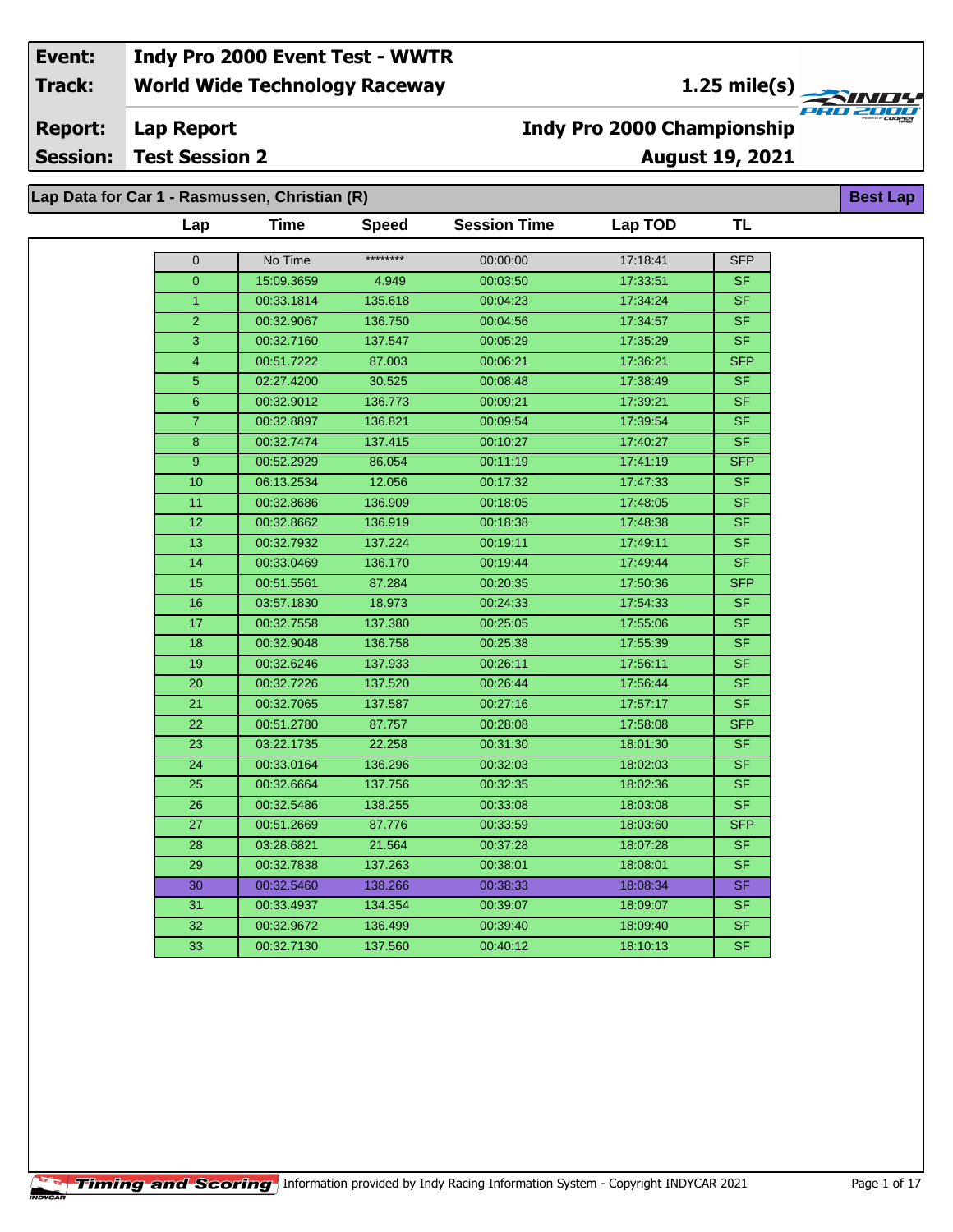**1.25 mile(s)**<br> **1.25 mile(s)** 

**Lap Report Report:**

**Session: Test Session 2**

## **August 19, 2021 Indy Pro 2000 Championship**

| Lap Data for Car 18 - McElrea, Hunter |                          |                   |                      |                      |                   |  |
|---------------------------------------|--------------------------|-------------------|----------------------|----------------------|-------------------|--|
| Lap                                   | <b>Time</b>              | <b>Speed</b>      | <b>Session Time</b>  | Lap TOD              | <b>TL</b>         |  |
| $\mathbf 0$                           | No Time                  | ********          | 00:00:00             | 17:18:40             | <b>SFP</b>        |  |
| $\overline{0}$                        | 12:08.4824               | 6.177             | 00:00:48             | 17:30:49             | <b>SF</b>         |  |
| $\mathbf{1}$                          | 00:33.2257               | 135.437           | 00:01:22             | 17:31:22             | <b>SF</b>         |  |
| $\overline{2}$                        | 00:32.7171               | 137.543           | 00:01:54             | 17:31:55             | <b>SF</b>         |  |
| 3                                     | 00:32.7451               | 137.425           | 00:02:27             | 17:32:27             | <b>SF</b>         |  |
| 4                                     | 00:32.7993               | 137.198           | 00:02:60             | 17:33:00             | <b>SF</b>         |  |
| 5 <sub>5</sub>                        | 00:32.7114               | 137.567           | 00:03:33             | 17:33:33             | <b>SF</b>         |  |
| $6\phantom{1}$                        | 00:32.7226               | 137.520           | 00:04:05             | 17:34:06             | <b>SF</b>         |  |
| 7 <sup>1</sup>                        | 00:51.8167               | 86.845            | 00:04:57             | 17:34:57             | <b>SFP</b>        |  |
| 8                                     | 02:07.8685               | 35.192            | 00:07:05             | 17:37:05             | <b>SF</b>         |  |
| 9 <sup>°</sup>                        | 00:32.6256               | 137.928           | 00:07:38             | 17:37:38             | <b>SF</b>         |  |
| 10                                    | 00:32.5180               | 138.385           | 00:08:10             | 17:38:10             | <b>SF</b>         |  |
| 11                                    | 00:51.9853               | 86.563            | 00:09:02             | 17:39:02             | <b>SFP</b>        |  |
| 12                                    | 02:41.5497               | 27.855            | 00:11:44             | 17:41:44             | <b>SF</b>         |  |
| 13                                    | 00:32.6217               | 137.945           | 00:12:16             | 17:42:17             | <b>SF</b>         |  |
| 14                                    | 00:32.6590               | 137.787           | 00:12:49             | 17:42:49             | <b>SF</b>         |  |
| 15                                    | 00:32.5265               | 138.349           | 00:13:21             | 17:43:22             | <b>SF</b>         |  |
| 16                                    | 00:50.8998               | 88.409            | 00:14:12             | 17:44:13             | <b>SFP</b>        |  |
| 17                                    | 03:10.3274               | 23.643            | 00:17:23             | 17:47:23             | <b>SF</b>         |  |
| 18                                    | 00:32.5611               | 138.202           | 00:17:55             | 17:47:56             | <b>SF</b>         |  |
| 19                                    | 00:32.3181               | 139.241           | 00:18:28             | 17:48:28             | <b>SF</b>         |  |
| 20                                    | 00:50.3580               | 89.360            | 00:19:18             | 17:49:18             | <b>SFP</b>        |  |
| 21                                    | 01:55.9418               | 38.813            | 00:21:14             | 17:51:14             | <b>SF</b>         |  |
| 22                                    | 00:32.4852               | 138.525           | 00:21:46             | 17:51:47             | <b>SF</b>         |  |
| 23                                    | 00:32.4515               | 138.668           | 00:22:19             | 17:52:19             | <b>SF</b>         |  |
| 24                                    | 00:50.5624               | 88.999            | 00:23:09             | 17:53:10             | <b>SFP</b>        |  |
| 25                                    | 02:00.0265               | 37.492            | 00:25:09             | 17:55:10             | <b>SF</b>         |  |
| 26                                    | 00:33.1749               | 135.645           | 00:25:43             | 17:55:43             | <b>SF</b>         |  |
| 27                                    | 00:32.7914               | 137.231           | 00:26:15             | 17:56:16             | <b>SF</b>         |  |
| 28                                    | 00:32.4772               | 138.559           | 00:26:48             | 17:56:48             | <b>SF</b>         |  |
| 29                                    | 00:52.1335               | 86.317            | 00:27:40             | 17:57:40             | <b>SFP</b>        |  |
| 30                                    | 01:47.9384               | 41.690            | 00:29:28             | 17:59:28             | <b>SF</b>         |  |
| 31.                                   | 00:32.3898               | 138.933           | 00:30:00             | 18:00:01             | SF                |  |
| 32                                    | 00:32.3379               | 139.156           | 00:30:33             | 18:00:33             | <b>SF</b>         |  |
| 33                                    | 00:50.3223               | 89.424            | 00:31:23             | 18:01:23             | <b>SFP</b>        |  |
| 34                                    | 01:49.3771               | 41.142            | 00:33:12             | 18:03:13             | SF.               |  |
| 35                                    | 00:32.1817               | 139.831           | 00:33:45             | 18:03:45             | <b>SF</b>         |  |
| 36                                    | 00:32.3614               | 139.055           | 00:34:17             | 18:04:17             | <b>SF</b>         |  |
| 37                                    | 00:51.0200               | 88.201            | 00:35:08             | 18:05:08             | <b>SFP</b>        |  |
| 38                                    | 01:36.6869               | 46.542            | 00:36:45             | 18:06:45             | <b>SF</b>         |  |
| 39                                    | 00:32.3646               | 139.041           | 00:37:17             | 18:07:17             | <b>SF</b>         |  |
| 40                                    | 00:32.1366               | 140.027           | 00:37:49             | 18:07:49             | <b>SF</b>         |  |
| 41<br>42                              | 00:32.1070<br>00:52.9228 | 140.156<br>85.030 | 00:38:21<br>00:39:14 | 18:08:22<br>18:09:14 | SF.<br><b>SFP</b> |  |
|                                       |                          |                   |                      |                      |                   |  |
| 43                                    | 01:12.0096               | 62.492            | 00:40:26             | 18:10:26             | <b>SF</b>         |  |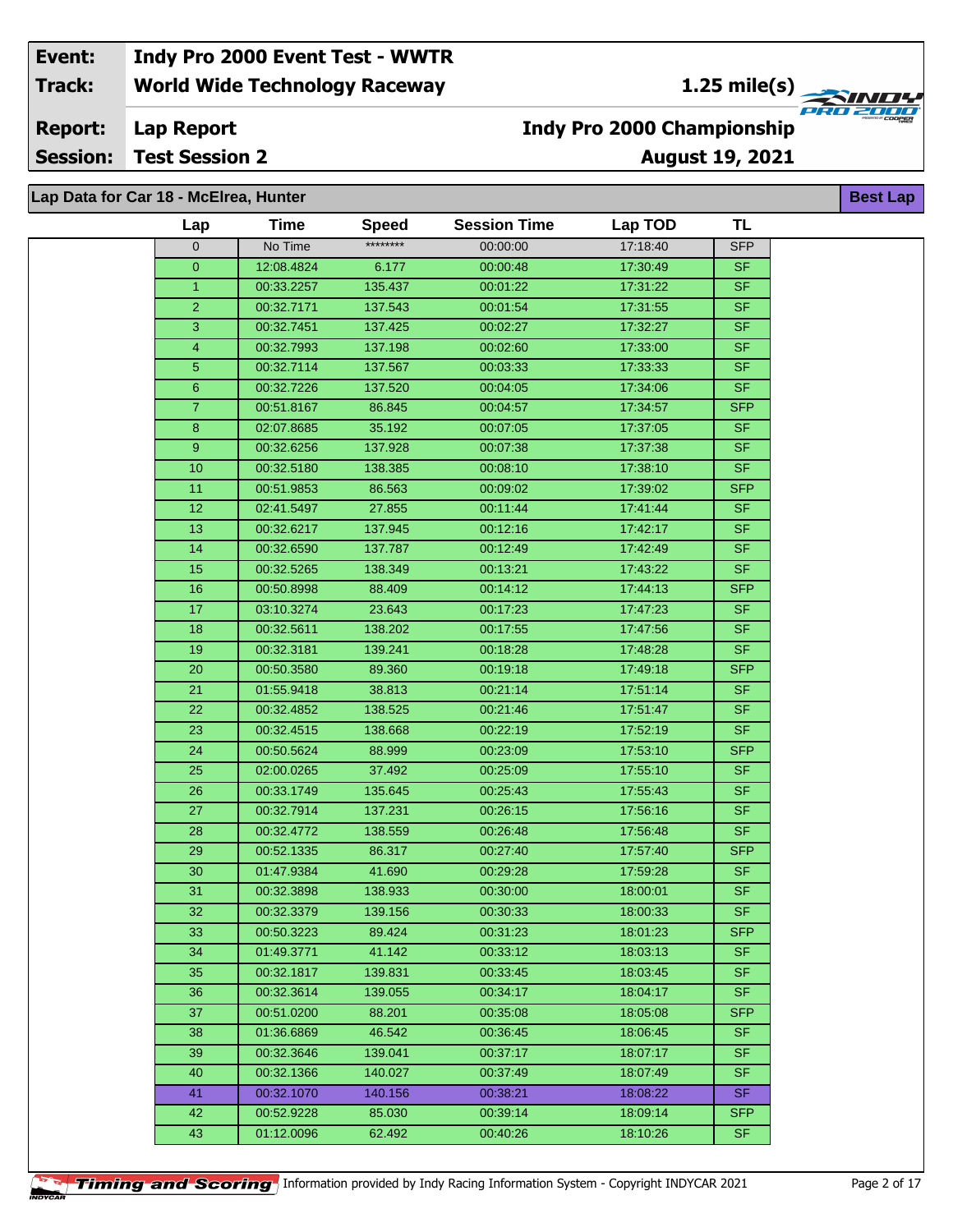**1.25 mile(s)**<br>
FRU 2000

**August 19, 2021**

**Lap Report Report:**

**Session: Test Session 2**

# **Indy Pro 2000 Championship**

**Best Lap**

### **Lap Data for Car 21 - Simpson, Kyffin (R)**

| Lap                     | <b>Time</b> | <b>Speed</b> | <b>Session Time</b> | Lap TOD  | TL                       |
|-------------------------|-------------|--------------|---------------------|----------|--------------------------|
| $\mathbf 0$             | No Time     | ********     | 00:00:00            | 17:18:59 | <b>SFP</b>               |
| $\mathbf{0}$            | 11:50.4290  | 6.334        | 00:00:49            | 17:30:49 | <b>SF</b>                |
| $\overline{1}$          | 00:34.3564  | 130.980      | 00:01:23            | 17:31:24 | <b>SF</b>                |
| $\overline{2}$          | 00:34.1174  | 131.898      | 00:01:57            | 17:31:58 | $S_{F}$                  |
| 3                       | 00:33.5853  | 133.987      | 00:02:31            | 17:32:31 | $\overline{\mathsf{SF}}$ |
| $\overline{\mathbf{4}}$ | 00:34.4654  | 130.566      | 00:03:05            | 17:33:06 | S <sub>F</sub>           |
| 5                       | 00:33.5952  | 133.948      | 00:03:39            | 17:33:39 | <b>SF</b>                |
| $6\phantom{1}$          | 00:33.4647  | 134.470      | 00:04:13            | 17:34:13 | <b>SF</b>                |
| $\overline{7}$          | 00:34.0246  | 132.257      | 00:04:47            | 17:34:47 | <b>SF</b>                |
| 8                       | 00:34.0376  | 132.207      | 00:05:21            | 17:35:21 | <b>SF</b>                |
| 9                       | 00:35.0074  | 128.544      | 00:05:56            | 17:35:56 | <b>SF</b>                |
| 10                      | 00:52.6243  | 85.512       | 00:06:48            | 17:36:49 | <b>SFP</b>               |
| 11                      | 03:53.6668  | 19.258       | 00:10:42            | 17:40:42 | <b>SF</b>                |
| 12                      | 00:34.1600  | 131.733      | 00:11:16            | 17:41:16 | <b>SF</b>                |
| 13                      | 00:34.6091  | 130.024      | 00:11:51            | 17:41:51 | <b>SF</b>                |
| 14                      | 00:33.5980  | 133.937      | 00:12:24            | 17:42:25 | <b>SF</b>                |
| 15                      | 00:33.5470  | 134.140      | 00:12:58            | 17:42:58 | $S$ F                    |
| 16                      | 00:33.6105  | 133.887      | 00:13:31            | 17:43:32 | S <sub>F</sub>           |
| 17                      | 00:33.6046  | 133.910      | 00:14:05            | 17:44:05 | <b>SF</b>                |
| 18                      | 00:33.5289  | 134.213      | 00:14:39            | 17:44:39 | <b>SF</b>                |
| 19                      | 00:52.1921  | 86.220       | 00:15:31            | 17:45:31 | <b>SFP</b>               |
| 20                      | 04:17.6223  | 17.467       | 00:19:48            | 17:49:49 | <b>SF</b>                |
| 21                      | 00:33.3937  | 134.756      | 00:20:22            | 17:50:22 | <b>SF</b>                |
| 22                      | 00:33.4074  | 134.701      | 00:20:55            | 17:50:56 | S <sub>F</sub>           |
| 23                      | 00:33.2373  | 135.390      | 00:21:28            | 17:51:29 | <b>SF</b>                |
| 24                      | 00:33.2801  | 135.216      | 00:22:02            | 17:52:02 | <b>SF</b>                |
| 25                      | 00:33.4256  | 134.627      | 00:22:35            | 17:52:35 | <b>SF</b>                |
| 26                      | 00:33.3999  | 134.731      | 00:23:08            | 17:53:09 | <b>SF</b>                |
| 27                      | 00:52.1110  | 86.354       | 00:24:01            | 17:54:01 | <b>SFP</b>               |
| 28                      | 03:18.1594  | 22.709       | 00:27:19            | 17:57:19 | $\overline{\mathsf{SF}}$ |
| 29                      | 00:33.6024  | 133.919      | 00:27:52            | 17:57:53 | <b>SF</b>                |
| 30                      | 00:33.6061  | 133.904      | 00:28:26            | 17:58:26 | <b>SF</b>                |
| 31                      | 00:33.2825  | 135.206      | 00:28:59            | 17:58:60 | <b>SF</b>                |
| 32                      | 00:33.3909  | 134.767      | 00:29:33            | 17:59:33 | SF                       |
| 33                      | 00:51.8093  | 86.857       | 00:30:24            | 18:00:25 | <b>SFP</b>               |
| 34                      | 06:40.8950  | 11.225       | 00:37:05            | 18:07:06 | <b>SF</b>                |
| 35                      | 00:33.6472  | 133.741      | 00:37:39            | 18:07:39 | <b>SF</b>                |
| 36                      | 00:33.1738  | 135.649      | 00:38:12            | 18:08:13 | <b>SF</b>                |
| 37                      | 00:33.0856  | 136.011      | 00:38:45            | 18:08:46 | SF.                      |
| 38                      | 00:33.0092  | 136.326      | 00:39:18            | 18:09:19 | <b>SF</b>                |
| 39                      | 00:54.6405  | 82.356       | 00:40:13            | 18:10:13 | <b>SFP</b>               |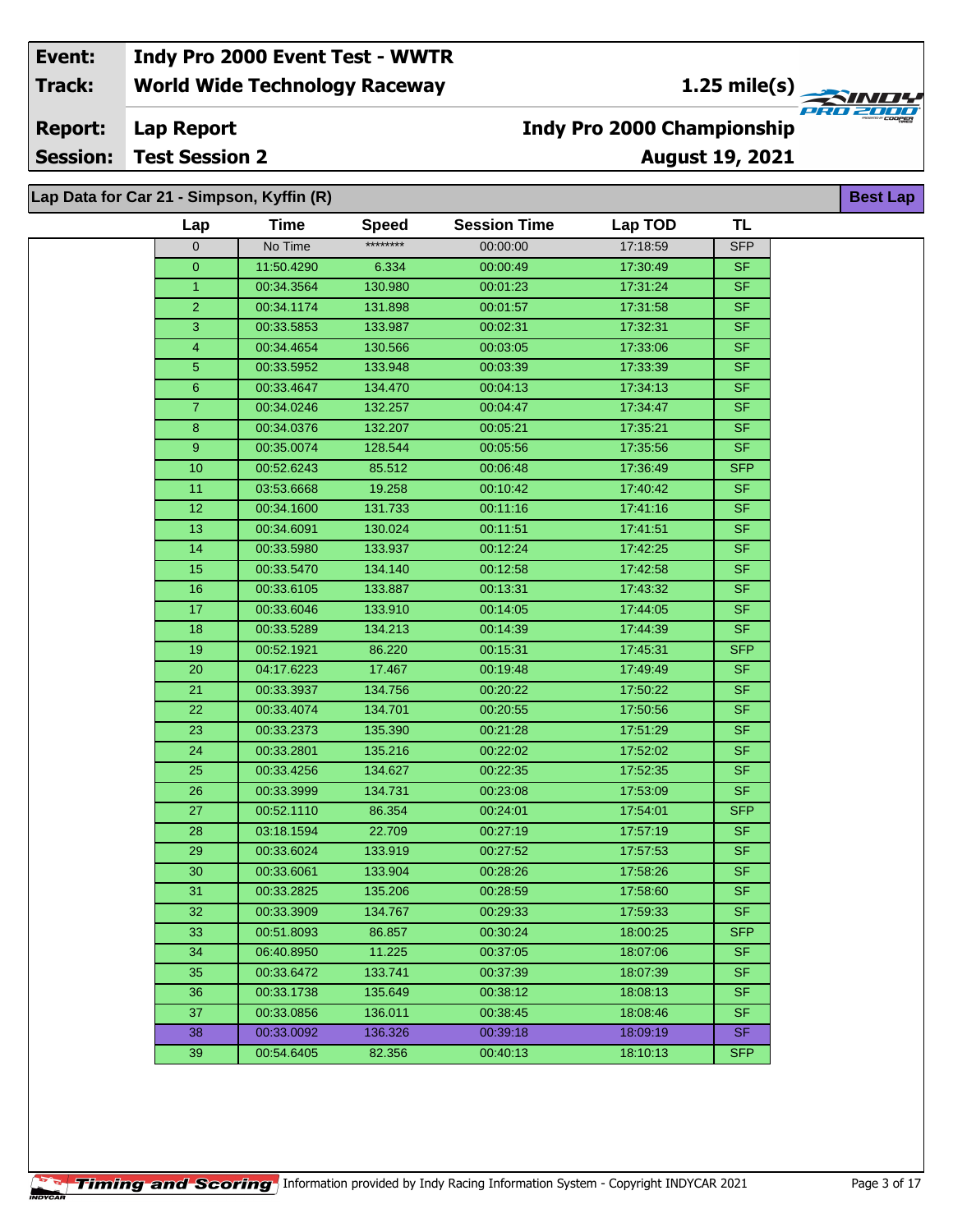**1.25 mile(s)**<br>
FRU 2000

**August 19, 2021**

**Lap Report Report:**

**Session: Test Session 2**

## **Indy Pro 2000 Championship**

| Lap Data for Car 22 - Sulaiman, Manuel |                 |             |              |                     |          |            | <b>Best La</b> |
|----------------------------------------|-----------------|-------------|--------------|---------------------|----------|------------|----------------|
|                                        | Lap             | <b>Time</b> | <b>Speed</b> | <b>Session Time</b> | Lap TOD  | <b>TL</b>  |                |
|                                        | $\mathbf 0$     | No Time     | ********     | 00:00:00            | 17:18:57 | <b>SFP</b> |                |
|                                        | $\overline{0}$  | 11:49.3859  | 6.344        | 00:00:46            | 17:30:46 | <b>SF</b>  |                |
|                                        | $\mathbf{1}$    | 00:33.8062  | 133.112      | 00:01:20            | 17:31:20 | <b>SF</b>  |                |
|                                        | $\overline{2}$  | 00:32.9807  | 136.443      | 00:01:53            | 17:31:53 | <b>SF</b>  |                |
|                                        | $\mathbf{3}$    | 00:32.9421  | 136.603      | 00:02:25            | 17:32:26 | <b>SF</b>  |                |
|                                        | $\overline{4}$  | 00:32.8743  | 136.885      | 00:02:58            | 17:32:59 | <b>SF</b>  |                |
|                                        | 5 <sub>5</sub>  | 00:32.7478  | 137.414      | 00:03:31            | 17:33:31 | <b>SF</b>  |                |
|                                        | 6 <sup>°</sup>  | 00:32.6174  | 137.963      | 00:04:04            | 17:34:04 | <b>SF</b>  |                |
|                                        | $\overline{7}$  | 00:32.4663  | 138.605      | 00:04:36            | 17:34:37 | <b>SF</b>  |                |
|                                        | 8               | 00:33.6419  | 133.762      | 00:05:10            | 17:35:10 | <b>SF</b>  |                |
|                                        | 9               | 00:33.7320  | 133.404      | 00:05:44            | 17:35:44 | <b>SF</b>  |                |
|                                        | 10              | 00:33.2401  | 135.379      | 00:06:17            | 17:36:17 | <b>SF</b>  |                |
|                                        | 11              | 00:33.2780  | 135.224      | 00:06:50            | 17:36:50 | <b>SF</b>  |                |
|                                        | 12              | 00:33.3533  | 134.919      | 00:07:23            | 17:37:24 | <b>SF</b>  |                |
|                                        | 13              | 00:51.4278  | 87.501       | 00:08:15            | 17:38:15 | <b>SFP</b> |                |
|                                        | 14              | 06:27.6284  | 11.609       | 00:14:43            | 17:44:43 | <b>SF</b>  |                |
|                                        | 15              | 00:33.1500  | 135.747      | 00:15:16            | 17:45:16 | <b>SF</b>  |                |
|                                        | 16              | 00:32.9864  | 136.420      | 00:15:49            | 17:45:49 | <b>SF</b>  |                |
|                                        | 17              | 00:32.9596  | 136.531      | 00:16:22            | 17:46:22 | <b>SF</b>  |                |
|                                        | 18              | 00:32.9501  | 136.570      | 00:16:55            | 17:46:55 | <b>SF</b>  |                |
|                                        | 19              | 00:32.8903  | 136.818      | 00:17:27            | 17:47:28 | SF.        |                |
|                                        | 20              | 00:32.8052  | 137.173      | 00:18:00            | 17:48:01 | <b>SF</b>  |                |
|                                        | 21              | 00:32.8545  | 136.968      | 00:18:33            | 17:48:33 | <b>SF</b>  |                |
|                                        | 22              | 00:33.2052  | 135.521      | 00:19:06            | 17:49:07 | <b>SF</b>  |                |
|                                        | 23              | 00:53.7469  | 83.726       | 00:20:00            | 17:50:00 | SFP        |                |
|                                        | 24              | 06:20.2173  | 11.835       | 00:26:20            | 17:56:21 | <b>SF</b>  |                |
|                                        | 25              | 00:32.7957  | 137.213      | 00:26:53            | 17:56:53 | <b>SF</b>  |                |
|                                        | 26              | 00:32.4797  | 138.548      | 00:27:26            | 17:57:26 | <b>SF</b>  |                |
|                                        | 27              | 00:32.6661  | 137.757      | 00:27:58            | 17:57:59 | <b>SF</b>  |                |
|                                        | 28              | 00:32.6809  | 137.695      | 00:28:31            | 17:58:31 | <b>SF</b>  |                |
|                                        | 29              | 00:32.8664  | 136.918      | 00:29:04            | 17:59:04 | <b>SF</b>  |                |
|                                        | $\overline{30}$ | 00:49.0717  | 91.703       | 00:29:53            | 17:59:53 | <b>SFP</b> |                |
|                                        | 31              | 03:37.4661  | 20.693       | 00:33:30            | 18:03:31 | SF.        |                |
|                                        | 32              | 00:32.9687  | 136.493      | 00:34:03            | 18:04:04 | <b>SF</b>  |                |
|                                        | 33              | 00:33.0652  | 136.095      | 00:34:36            | 18:04:37 | <b>SF</b>  |                |
|                                        | 34              | 00:33.0041  | 136.347      | 00:35:09            | 18:05:10 | SF.        |                |
|                                        | 35              | 00:33.0171  | 136.293      | 00:35:42            | 18:05:43 | SF.        |                |
|                                        | 36              | 00:32.9469  | 136.583      | 00:36:15            | 18:06:16 | SF.        |                |
|                                        | 37              | 00:32.8180  | 137.120      | 00:36:48            | 18:06:48 | <b>SF</b>  |                |
|                                        | 38              | 00:32.8368  | 137.041      | 00:37:21            | 18:07:21 | <b>SF</b>  |                |
|                                        | 39              | 00:32.7699  | 137.321      | 00:37:54            | 18:07:54 | <b>SF</b>  |                |
|                                        | 40              | 00:33.0676  | 136.085      | 00:38:27            | 18:08:27 | <b>SF</b>  |                |
|                                        | 41              | 00:36.2985  | 123.972      | 00:39:03            | 18:09:03 | <b>SF</b>  |                |
|                                        | 42              | 01:05.8992  | 68.286       | 00:40:09            | 18:10:09 | <b>SFP</b> |                |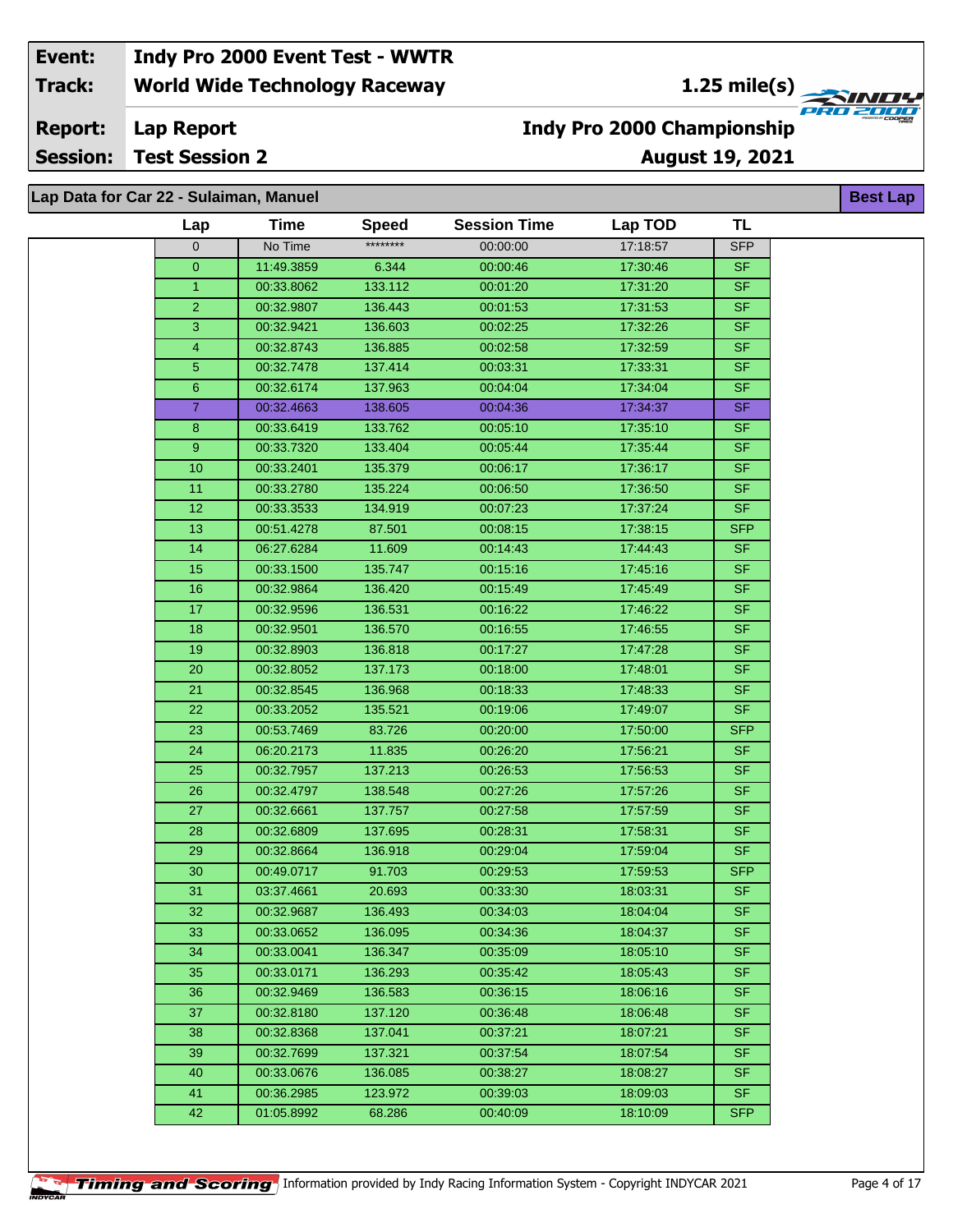#### **Lap Report Report:**

**Session: Test Session 2**

## **August 19, 2021 Indy Pro 2000 Championship**

| Lap Data for Car 3 - Roe, James (R) |                |             |              |                     |          |            | <b>Best La</b> |
|-------------------------------------|----------------|-------------|--------------|---------------------|----------|------------|----------------|
|                                     | Lap            | <b>Time</b> | <b>Speed</b> | <b>Session Time</b> | Lap TOD  | <b>TL</b>  |                |
|                                     | $\mathbf 0$    | No Time     | ********     | 00:00:00            | 17:18:50 | <b>SFP</b> |                |
|                                     | 0              | 12:03.5939  | 6.219        | 00:00:53            | 17:30:53 | <b>SF</b>  |                |
|                                     | $\mathbf{1}$   | 00:33.5080  | 134.296      | 00:01:27            | 17:31:27 | $S$ F      |                |
|                                     | $\overline{c}$ | 00:33.3570  | 134.904      | 00:01:60            | 17:32:00 | <b>SF</b>  |                |
|                                     | $\mathbf{3}$   | 00:33.1611  | 135.701      | 00:02:33            | 17:32:33 | <b>SF</b>  |                |
|                                     | $\overline{4}$ | 00:33.3446  | 134.954      | 00:03:06            | 17:33:07 | <b>SF</b>  |                |
|                                     | 5              | 00:33.1338  | 135.813      | 00:03:40            | 17:33:40 | SF         |                |
|                                     | 6              | 00:33.3891  | 134.775      | 00:04:13            | 17:34:13 | SF         |                |
|                                     | $\overline{7}$ | 00:33.8297  | 133.019      | 00:04:47            | 17:34:47 | <b>SF</b>  |                |
|                                     | $\bf 8$        | 00:34.0234  | 132.262      | 00:05:21            | 17:35:21 | <b>SF</b>  |                |
|                                     | 9              | 00:34.1046  | 131.947      | 00:05:55            | 17:35:55 | <b>SF</b>  |                |
|                                     | 10             | 00:33.1474  | 135.757      | 00:06:28            | 17:36:28 | $S$ F      |                |
|                                     | 11             | 00:33.0811  | 136.029      | 00:07:01            | 17:37:01 | <b>SF</b>  |                |
|                                     | 12             | 00:53.5033  | 84.107       | 00:07:55            | 17:37:55 | <b>SFP</b> |                |
|                                     | 13             | 02:01.6327  | 36.997       | 00:09:56            | 17:39:57 | SF         |                |
|                                     | 14             | 00:32.8369  | 137.041      | 00:10:29            | 17:40:29 | <b>SF</b>  |                |
|                                     | 15             | 00:32.8505  | 136.984      | 00:11:02            | 17:41:02 | SF         |                |
|                                     | 16             | 00:32.7479  | 137.413      | 00:11:35            | 17:41:35 | <b>SF</b>  |                |
|                                     | 17             | 00:32.8715  | 136.897      | 00:12:08            | 17:42:08 | SF         |                |
|                                     | 18             | 00:33.0201  | 136.281      | 00:12:41            | 17:42:41 | SF         |                |
|                                     | 19             | 00:53.7444  | 83.730       | 00:13:34            | 17:43:35 | <b>SFP</b> |                |
|                                     | 20             | 04:10.2556  | 17.982       | 00:17:45            | 17:47:45 | <b>SF</b>  |                |
|                                     | 21             | 00:36.1494  | 124.483      | 00:18:21            | 17:48:21 | <b>SF</b>  |                |
|                                     | 22             | 00:32.9374  | 136.623      | 00:18:54            | 17:48:54 | <b>SF</b>  |                |
|                                     | 23             | 00:33.5934  | 133.955      | 00:19:27            | 17:49:28 | <b>SF</b>  |                |
|                                     | 24             | 00:51.9760  | 86.578       | 00:20:19            | 17:50:20 | <b>SFP</b> |                |
|                                     | 25             | 03:53.4611  | 19.275       | 00:24:13            | 17:54:13 | <b>SF</b>  |                |
|                                     | 26             | 00:33.2608  | 135.294      | 00:24:46            | 17:54:46 | $S$ F      |                |
|                                     | 27             | 00:32.9580  | 136.537      | 00:25:19            | 17:55:19 | <b>SF</b>  |                |
|                                     | 28             | 00:32.8409  | 137.024      | 00:25:52            | 17:55:52 | <b>SF</b>  |                |
|                                     | 29             | 00:51.6005  | 87.208       | 00:26:43            | 17:56:44 | <b>SFP</b> |                |
|                                     | 30             | 05:02.1945  | 14.891       | 00:31:46            | 18:01:46 | <b>SF</b>  |                |
|                                     | 31             | 00:33.1141  | 135.894      | 00:32:19            | 18:02:19 | <b>SF</b>  |                |
|                                     | 32             | 00:32.8414  | 137.022      | 00:32:52            | 18:02:52 | <b>SF</b>  |                |
|                                     | 33             | 00:33.0174  | 136.292      | 00:33:25            | 18:03:25 | SF.        |                |
|                                     | 34             | 00:33.2391  | 135.383      | 00:33:58            | 18:03:58 | SF.        |                |
|                                     | 35             | 00:32.9947  | 136.386      | 00:34:31            | 18:04:31 | SF.        |                |
|                                     | 36             | 00:52.8339  | 85.173       | 00:35:24            | 18:05:24 | <b>SFP</b> |                |
|                                     | 37             | 02:57.0753  | 25.413       | 00:38:21            | 18:08:21 | <b>SF</b>  |                |
|                                     | 38             | 00:32.7217  | 137.523      | 00:38:53            | 18:08:54 | <b>SF</b>  |                |
|                                     | 39             | 00:32.5792  | 138.125      | 00:39:26            | 18:09:26 | <b>SF</b>  |                |
|                                     | 40             | 00:32.6551  | 137.804      | 00:39:59            | 18:09:59 | <b>SF</b>  |                |
|                                     | 41             | 00:32.9719  | 136.480      | 00:40:32            | 18:10:32 | <b>SF</b>  |                |
|                                     |                |             |              |                     |          |            |                |

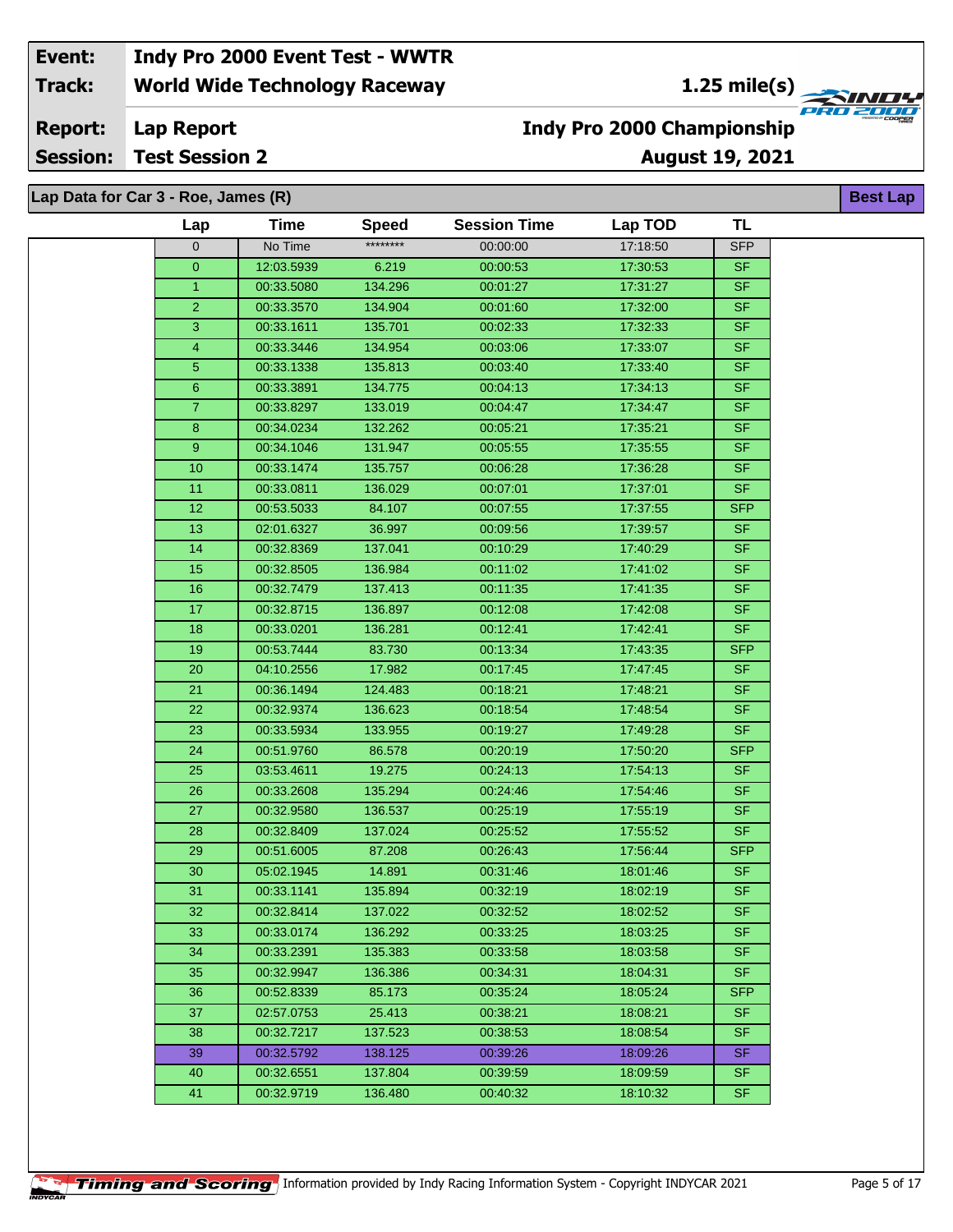**1.25 mile(s)**<br>
FRG 2006

**Lap Report Report:**

**Session: Test Session 2**

## **August 19, 2021 Indy Pro 2000 Championship**

| Lap Data for Car 40 - Miller, Jack William (R) |             |              |                     |          |            |  |
|------------------------------------------------|-------------|--------------|---------------------|----------|------------|--|
| Lap                                            | <b>Time</b> | <b>Speed</b> | <b>Session Time</b> | Lap TOD  | <b>TL</b>  |  |
| $\mathbf{0}$                                   | No Time     | ********     | 00:00:00            | 17:19:07 | <b>SFP</b> |  |
| $\overline{0}$                                 | 11:44.1058  | 6.391        | 00:00:51            | 17:30:51 | <b>SF</b>  |  |
| $\mathbf{1}$                                   | 00:32.9320  | 136.645      | 00:01:24            | 17:31:24 | <b>SF</b>  |  |
| $\overline{2}$                                 | 00:34.0158  | 132.291      | 00:01:58            | 17:31:58 | <b>SF</b>  |  |
| 3                                              | 00:33.3232  | 135.041      | 00:02:31            | 17:32:32 | <b>SF</b>  |  |
| 4                                              | 00:33.2841  | 135.200      | 00:03:04            | 17:33:05 | <b>SF</b>  |  |
| 5                                              | 00:32.7929  | 137.225      | 00:03:37            | 17:33:38 | <b>SF</b>  |  |
| 6                                              | 00:32.5878  | 138.088      | 00:04:10            | 17:34:10 | <b>SF</b>  |  |
| 7 <sup>1</sup>                                 | 00:32.5138  | 138.403      | 00:04:42            | 17:34:43 | <b>SF</b>  |  |
| 8                                              | 00:32.5638  | 138.190      | 00:05:15            | 17:35:15 | <b>SF</b>  |  |
| 9 <sup>°</sup>                                 | 00:32.4684  | 138.596      | 00:05:47            | 17:35:48 | <b>SF</b>  |  |
| 10                                             | 00:54.6010  | 82.416       | 00:06:42            | 17:36:42 | <b>SFP</b> |  |
| 11                                             | 02:35.1062  | 29.012       | 00:09:17            | 17:39:17 | <b>SF</b>  |  |
| 12                                             | 00:33.8635  | 132.886      | 00:09:51            | 17:39:51 | <b>SF</b>  |  |
| 13                                             | 00:32.3257  | 139.208      | 00:10:23            | 17:40:24 | <b>SF</b>  |  |
| 14                                             | 00:32.4454  | 138.695      | 00:10:56            | 17:40:56 | <b>SF</b>  |  |
| 15                                             | 00:32.2848  | 139.384      | 00:11:28            | 17:41:28 | <b>SF</b>  |  |
| 16                                             | 00:32.2749  | 139.427      | 00:12:00            | 17:42:01 | <b>SF</b>  |  |
| 17                                             | 00:52.7791  | 85.261       | 00:12:53            | 17:42:53 | <b>SFP</b> |  |
| 18                                             | 03:12.8865  | 23.330       | 00:16:06            | 17:46:06 | SF.        |  |
| 19                                             | 00:32.6392  | 137.871      | 00:16:39            | 17:46:39 | <b>SF</b>  |  |
| 20                                             | 00:32.5302  | 138.333      | 00:17:11            | 17:47:11 | <b>SF</b>  |  |
| 21                                             | 00:33.3795  | 134.813      | 00:17:45            | 17:47:45 | <b>SF</b>  |  |
| 22                                             | 00:32.6516  | 137.819      | 00:18:17            | 17:48:18 | <b>SF</b>  |  |
| 23                                             | 00:32.3603  | 139.059      | 00:18:50            | 17:48:50 | <b>SF</b>  |  |
| 24                                             | 00:32.3558  | 139.079      | 00:19:22            | 17:49:22 | <b>SF</b>  |  |
| 25                                             | 00:52.5051  | 85.706       | 00:20:14            | 17:50:15 | <b>SFP</b> |  |
| 26                                             | 03:03.4795  | 24.526       | 00:23:18            | 17:53:18 | <b>SF</b>  |  |
| 27                                             | 00:32.6362  | 137.884      | 00:23:51            | 17:53:51 | <b>SF</b>  |  |
| 28                                             | 00:32.3704  | 139.016      | 00:24:23            | 17:54:23 | <b>SF</b>  |  |
| 29                                             | 00:32.2588  | 139.497      | 00:24:55            | 17:54:55 | <b>SF</b>  |  |
| 30                                             | 00:32.1411  | 140.008      | 00:25:27            | 17:55:28 | <b>SF</b>  |  |
| 31.                                            | 00:32.1431  | 139.999      | 00:25:59            | 17:55:60 | SF         |  |
| 32                                             | 00:53.8083  | 83.630       | 00:26:53            | 17:56:54 | <b>SFP</b> |  |
| 33                                             | 03:03.8375  | 24.478       | 00:29:57            | 17:59:57 | <b>SF</b>  |  |
| 34                                             | 00:32.6391  | 137.871      | 00:30:30            | 18:00:30 | <b>SF</b>  |  |
| 35                                             | 00:33.1524  | 135.737      | 00:31:03            | 18:01:03 | <b>SF</b>  |  |
| 36                                             | 00:34.0526  | 132.148      | 00:31:37            | 18:01:37 | <b>SF</b>  |  |
| 37                                             | 00:55.9441  | 80.437       | 00:32:33            | 18:02:33 | <b>SFP</b> |  |
| 38                                             | 03:06.9407  | 24.072       | 00:35:40            | 18:05:40 | SF.        |  |
| 39                                             | 00:32.6967  | 137.629      | 00:36:12            | 18:06:13 | <b>SF</b>  |  |
| 40                                             | 00:32.8991  | 136.782      | 00:36:45            | 18:06:46 | <b>SF</b>  |  |
| 41                                             | 00:32.6123  | 137.985      | 00:37:18            | 18:07:18 | <b>SF</b>  |  |
| 42                                             | 00:52.0248  | 86.497       | 00:38:10            | 18:08:10 | <b>SFP</b> |  |
| 43                                             | 01:18.7962  | 57.109       | 00:39:29            | 18:09:29 | <b>SF</b>  |  |
| 44                                             | 00:32.7261  | 137.505      | 00:40:02            | 18:10:02 | <b>SF</b>  |  |



**Timing and Scoring** Information provided by Indy Racing Information System - Copyright INDYCAR 2021 Page 6 of 17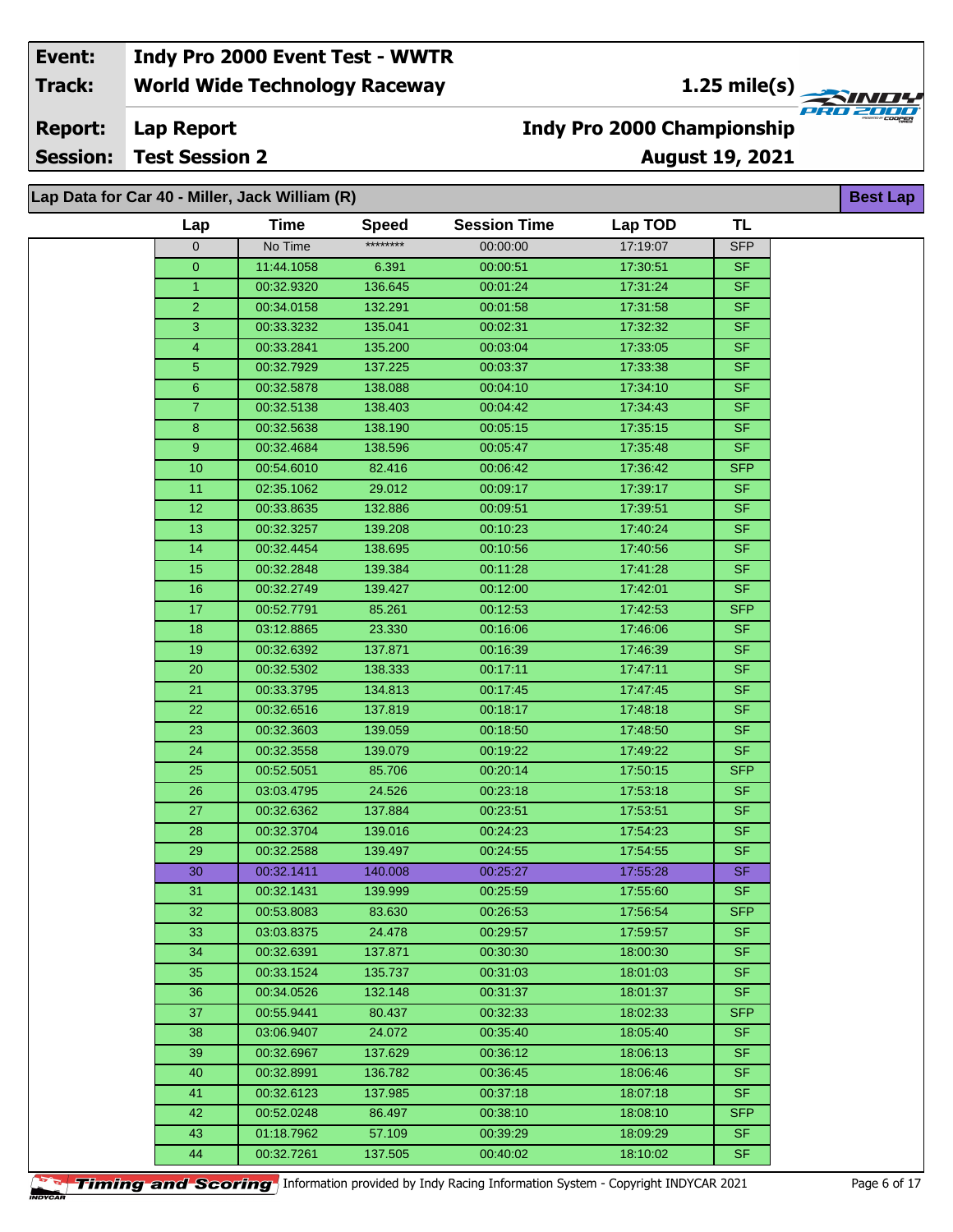**1.25 mile(s)**<br>
FRU 2000

#### **Lap Report Report:**

**Session: Test Session 2**

## **August 19, 2021 Indy Pro 2000 Championship**

**Best Lap**

**Lap Data for Car 42 - Petrov, Artem**

| Lap              | <b>Time</b> | <b>Speed</b> | <b>Session Time</b> | Lap TOD  | <b>TL</b>                |
|------------------|-------------|--------------|---------------------|----------|--------------------------|
| $\overline{0}$   | No Time     | ********     | 00:00:00            | 17:18:53 | <b>SFP</b>               |
| $\overline{0}$   | 11:48.2440  | 6.354        | 00:00:41            | 17:30:41 | <b>SF</b>                |
| $\overline{1}$   | 00:33.8292  | 133.021      | 00:01:14            | 17:31:15 | <b>SF</b>                |
| $\overline{2}$   | 00:33.1154  | 135.888      | 00:01:48            | 17:31:48 | <b>SF</b>                |
| 3                | 00:32.9838  | 136.431      | 00:02:20            | 17:32:21 | <b>SF</b>                |
| $\overline{4}$   | 00:32.8731  | 136.890      | 00:02:53            | 17:32:54 | <b>SF</b>                |
| $\overline{5}$   | 00:32.7502  | 137.404      | 00:03:26            | 17:33:26 | <b>SF</b>                |
| $6\phantom{a}$   | 00:33.5343  | 134.191      | 00:03:60            | 17:34:00 | <b>SF</b>                |
| $\overline{7}$   | 00:33.1471  | 135.758      | 00:04:33            | 17:34:33 | <b>SF</b>                |
| 8                | 00:32.6087  | 138.000      | 00:05:05            | 17:35:06 | $\overline{\mathsf{SF}}$ |
| $\boldsymbol{9}$ | 00:33.0221  | 136.272      | 00:05:38            | 17:35:39 | <b>SF</b>                |
| 10               | 00:33.2672  | 135.268      | 00:06:12            | 17:36:12 | <b>SF</b>                |
| 11               | 00:33.2246  | 135.442      | 00:06:45            | 17:36:45 | <b>SF</b>                |
| $\overline{12}$  | 00:56.4147  | 79.766       | 00:07:41            | 17:37:42 | <b>SFP</b>               |
| 13               | 07:58.8735  | 9.397        | 00:15:40            | 17:45:41 | <b>SF</b>                |
| 14               | 00:33.2908  | 135.172      | 00:16:13            | 17:46:14 | <b>SF</b>                |
| 15               | 00:32.9758  | 136.464      | 00.16:46            | 17:46:47 | <b>SF</b>                |
| 16               | 00:53.9458  | 83.417       | 00:17:40            | 17:47:41 | <b>SFP</b>               |
| 17               | 04:23.5714  | 17.073       | 00:22:04            | 17:52:04 | <b>SF</b>                |
| 18               | 00:33.0894  | 135.995      | 00:22:37            | 17:52:37 | <b>SF</b>                |
| 19               | 00:32.5621  | 138.197      | 00:23:10            | 17:53:10 | <b>SF</b>                |
| 20               | 00:32.4299  | 138.761      | 00:23:42            | 17:53:42 | <b>SF</b>                |
| 21               | 00:32.4793  | 138.550      | 00:24:15            | 17:54:15 | <b>SF</b>                |
| 22               | 00:53.8380  | 83.584       | 00:25:08            | 17:55:09 | <b>SFP</b>               |
| 23               | 04:12.4787  | 17.823       | 00:29:21            | 17:59:21 | <b>SF</b>                |
| $\overline{24}$  | 00:33.1038  | 135.936      | 00:29:54            | 17:59:54 | <b>SF</b>                |
| 25               | 00:32.8471  | 136.998      | 00:30:27            | 18:00:27 | <b>SF</b>                |
| 26               | 00:32.9276  | 136.663      | 00:30:60            | 18:01:00 | <b>SF</b>                |
| 27               | 00:32.7040  | 137.598      | 00:31:32            | 18:01:33 | <b>SF</b>                |
| $\overline{28}$  | 00:32.6859  | 137.674      | 00:32:05            | 18:02:05 | <b>SF</b>                |
| 29               | 00:32.7452  | 137.425      | 00:32:38            | 18:02:38 | $S_{F}$                  |
| $\overline{30}$  | 00:32.7640  | 137.346      | 00:33:11            | 18:03:11 | <b>SF</b>                |
| 31               | 00:32.8591  | 136.948      | 00:33:44            | 18:03:44 | <b>SF</b>                |
| 32               | 00:33.0787  | 136.039      | 00:34:17            | 18:04:17 | <b>SF</b>                |
| 33               | 00:32.9962  | 136.379      | 00:34:50            | 18:04:50 | <b>SF</b>                |
| 34               | 00:33.1201  | 135.869      | 00:35:23            | 18:05:23 | <b>SF</b>                |
| $\overline{35}$  | 00:33.2337  | 135.405      | 00:35:56            | 18:05:56 | <b>SF</b>                |
| 36               | 00:58.2365  | 77.271       | 00:36:54            | 18:06:55 | <b>SFP</b>               |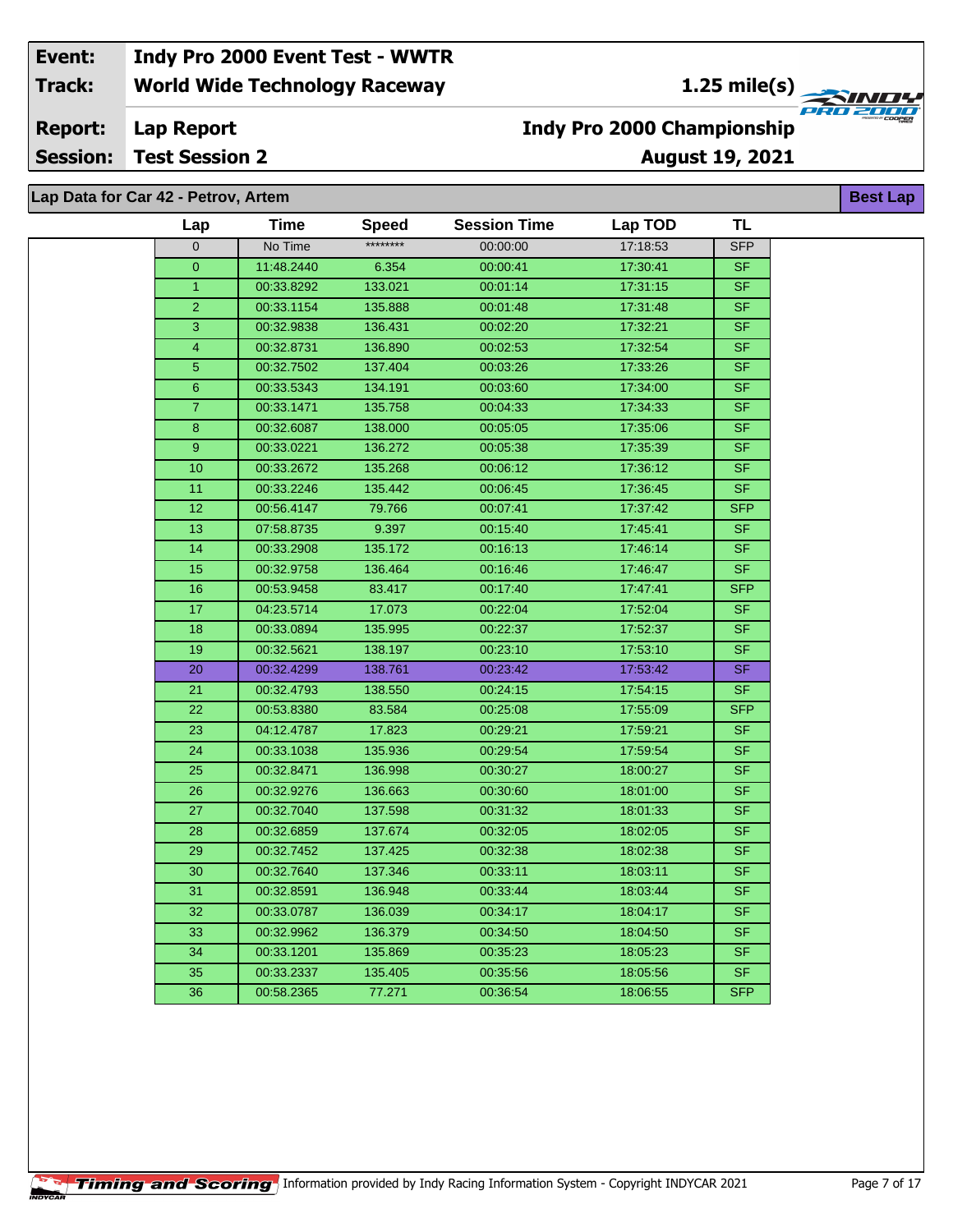**1.25 mile(s)**<br>
FRU 2004

**Lap Report Report:**

**Session: Test Session 2**

## **Indy Pro 2000 Championship**

**August 19, 2021**

| Lap            | <b>Time</b> | <b>Speed</b> | <b>Session Time</b> | Lap TOD  | <b>TL</b>                |
|----------------|-------------|--------------|---------------------|----------|--------------------------|
| $\mathbf 0$    | No Time     | ********     | 00:00:00            | 17:18:43 | <b>SFP</b>               |
| $\overline{0}$ | 15:12.8948  | 4.929        | 00:03:56            | 17:33:56 | <b>SF</b>                |
| $\overline{1}$ | 00:34.6914  | 129.715      | 00:04:30            | 17:34:31 | <b>SF</b>                |
| $\overline{2}$ | 00:33.9131  | 132.692      | 00:05:04            | 17:35:05 | <b>SF</b>                |
| 3              | 00:34.1063  | 131.940      | 00:05:38            | 17:35:39 | $\overline{\mathsf{SF}}$ |
| 4              | 00:54.8755  | 82.004       | 00:06:33            | 17:36:34 | <b>SFP</b>               |
| 5              | 03:29.1308  | 21.518       | 00:10:02            | 17:40:03 | <b>SF</b>                |
| 6              | 00:34.6255  | 129.962      | 00:10:37            | 17:40:37 | <b>SF</b>                |
| $\overline{7}$ | 00:33.4870  | 134.381      | 00:11:11            | 17:41:11 | <b>SF</b>                |
| 8              | 00:33.7987  | 133.141      | 00:11:44            | 17:41:45 | SF                       |
| 9              | 00:53.3663  | 84.323       | 00:12:38            | 17:42:38 | <b>SFP</b>               |
| 10             | 06:46.1717  | 11.079       | 00:19:24            | 17:49:24 | <b>SF</b>                |
| 11             | 00:33.9588  | 132.514      | 00:19:58            | 17:49:58 | <b>SF</b>                |
| 12             | 00:33.6879  | 133.579      | 00:20:32            | 17:50:32 | <b>SF</b>                |
| 13             | 00:33.5409  | 134.165      | 00:21:05            | 17:51:05 | <b>SF</b>                |
| 14             | 00:33.4166  | 134.664      | 00:21:38            | 17:51:39 | <b>SF</b>                |
| 15             | 00:33.4504  | 134.528      | 00:22:12            | 17:52:12 | $S$ F                    |
| 16             | 00:33.2682  | 135.264      | 00:22:45            | 17:52:46 | <b>SF</b>                |
| 17             | 00:33.5609  | 134.085      | 00:23:19            | 17:53:19 | <b>SF</b>                |
| 18             | 00:33.4277  | 134.619      | 00:23:52            | 17:53:53 | <b>SF</b>                |
| 19             | 00:33.3467  | 134.946      | 00:24:26            | 17:54:26 | <b>SF</b>                |
| 20             | 00:33.2326  | 135.409      | 00:24:59            | 17:54:59 | SF                       |
| 21             | 00:33.2966  | 135.149      | 00:25:32            | 17:55:32 | $\overline{\mathsf{SF}}$ |
| 22             | 00:54.8368  | 82.062       | 00:26:27            | 17:56:27 | <b>SFP</b>               |
| 23             | 04:18.9575  | 17.377       | 00:30:46            | 18:00:46 | <b>SF</b>                |
| 24             | 00:33.7123  | 133.482      | 00:31:20            | 18:01:20 | <b>SF</b>                |
| 25             | 00:33.4827  | 134.398      | 00:31:53            | 18:01:53 | <b>SF</b>                |
| 26             | 00:33.4171  | 134.662      | 00:32:26            | 18:02:27 | <b>SF</b>                |
| 27             | 00:33.3150  | 135.074      | 00:32:60            | 18:03:00 | $S_{F}$                  |
| 28             | 00:33.3485  | 134.939      | 00:33:33            | 18:03:34 | $\overline{\mathsf{SF}}$ |
| 29             | 00:33.2609  | 135.294      | 00:34:06            | 18:04:07 | <b>SF</b>                |
| 30             | 00:33.1559  | 135.722      | 00:34:40            | 18:04:40 | SF                       |
| 31             | 00:33.1133  | 135.897      | 00:35:13            | 18:05:13 | <b>SF</b>                |
| 32             | 00:33.1327  | 135.817      | 00:35:46            | 18:05:46 | <b>SF</b>                |
| 33             | 00:33.0167  | 136.295      | 00:36:19            | 18:06:19 | SF.                      |
| 34             | 00:33.2973  | 135.146      | 00:36:52            | 18:06:52 | <b>SF</b>                |
| 35             | 00:33.6577  | 133.699      | 00:37:26            | 18:07:26 | SF.                      |
| 36             | 00:33.2703  | 135.256      | 00:37:59            | 18:07:59 | SF.                      |
| 37             | 00:33.8823  | 132.813      | 00:38:33            | 18:08:33 | <b>SF</b>                |
| 38             | 00:33.6284  | 133.815      | 00:39:07            | 18:09:07 | SF.                      |
| 39             | 00:34.1871  | 131.629      | 00:39:41            | 18:09:41 | SF.                      |
| 40             | 00:33.0873  | 136.004      | 00:40:14            | 18:10:14 | SF                       |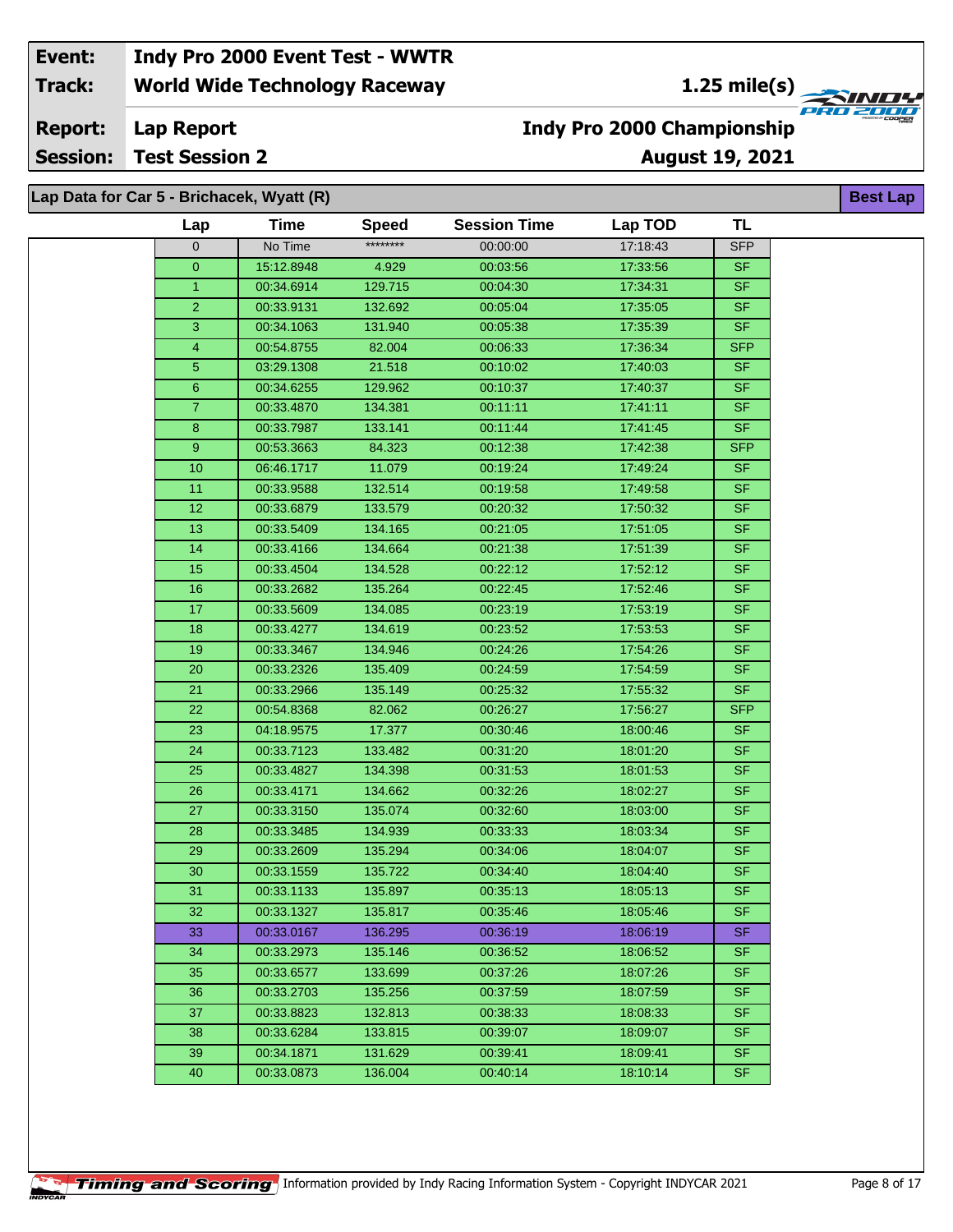**1.25 mile(s)**<br> **1.25 mile(s)** 

#### **Lap Report Report:**

**Session: Test Session 2**

**Lap Data for Car 51 - Abel, Jacob**

## **August 19, 2021 Indy Pro 2000 Championship**

| Lap             | Time       | <b>Speed</b> | <b>Session Time</b> | Lap TOD  | TL         |
|-----------------|------------|--------------|---------------------|----------|------------|
| 0               | No Time    | ********     | 00:00:00            | 17:19:00 | <b>SFP</b> |
| $\overline{0}$  | 11:59.6181 | 6.253        | 00:00:59            | 17:30:60 | <b>SF</b>  |
| 1 <sup>1</sup>  | 00:33.6931 | 133.559      | 00:01:33            | 17:31:33 | <b>SF</b>  |
| $\overline{2}$  | 00:50.7653 | 88.643       | 00:02:24            | 17:32:24 | <b>SFP</b> |
| 3               | 03:29.1290 | 21.518       | 00:05:53            | 17:35:53 | <b>SF</b>  |
| 4               | 00:33.1999 | 135.543      | 00:06:26            | 17:36:27 | <b>SF</b>  |
| 5               | 00:32.8711 | 136.898      | 00:06:59            | 17:36:59 | <b>SF</b>  |
| 6               | 00:32.9755 | 136.465      | 00:07:32            | 17:37:32 | <b>SF</b>  |
| $\overline{7}$  | 00:32.8448 | 137.008      | 00:08:05            | 17:38:05 | <b>SF</b>  |
| 8               | 00:32.8412 | 137.023      | 00:08:38            | 17:38:38 | SF         |
| 9               | 00:32.8183 | 137.119      | 00:09:11            | 17:39:11 | <b>SF</b>  |
| 10 <sup>1</sup> | 00:32.8917 | 136.813      | 00:09:43            | 17:39:44 | <b>SF</b>  |
| 11              | 00:32.8829 | 136.849      | 00:10:16            | 17:40:17 | <b>SF</b>  |
| $\overline{12}$ | 00:32.8916 | 136.813      | 00:10:49            | 17:40:50 | <b>SF</b>  |
| 13              | 00:55.8751 | 80.537       | 00:11:45            | 17:41:45 | <b>SFP</b> |
| 14              | 03:05.9972 | 24.194       | 00:14:51            | 17:44:51 | <b>SF</b>  |
| 15              | 00:32.9726 | 136.477      | 00:15:24            | 17:45:24 | <b>SF</b>  |
| 16              | 00:32.8526 | 136.975      | 00:15:57            | 17:45:57 | <b>SF</b>  |
| 17              | 00:33.2810 | 135.212      | 00:16:30            | 17:46:31 | <b>SF</b>  |
| 18              | 00:32.9081 | 136.744      | 00:17:03            | 17:47:03 | <b>SF</b>  |
| 19              | 00:32.8732 | 136.890      | 00:17:36            | 17:47:36 | <b>SF</b>  |
| 20              | 00:32.7981 | 137.203      | 00:18:09            | 17:48:09 | <b>SF</b>  |
| 21              | 00:32.7529 | 137.392      | 00:18:42            | 17:48:42 | <b>SF</b>  |
| 22              | 00:32.7599 | 137.363      | 00:19:14            | 17:49:15 | <b>SF</b>  |
| 23              | 00:32.5860 | 138.096      | 00:19:47            | 17:49:47 | <b>SF</b>  |
| 24              | 00:32.7093 | 137.576      | 00:20:20            | 17:50:20 | <b>SF</b>  |
| 25              | 00:32.6344 | 137.891      | 00:20:52            | 17:50:53 | <b>SF</b>  |
| 26              | 00:32.6066 | 138.009      | 00:21:25            | 17:51:25 | <b>SF</b>  |
| 27              | 00:57.1858 | 78.691       | 00:22:22            | 17:52:22 | <b>SFP</b> |
| 28              | 03:26.6469 | 21.776       | 00:25:49            | 17:55:49 | <b>SF</b>  |
| 29              | 00:32.8672 | 136.915      | 00:26:21            | 17:56:22 | <b>SF</b>  |
| 30              | 00:32.3945 | 138.912      | 00:26:54            | 17:56:54 | SF         |
| 31              | 00:32.4749 | 138.569      | 00:27:26            | 17:57:27 | <b>SF</b>  |
| 32              | 00:54.7088 | 82.254       | 00:28:21            | 17:58:21 | SFP.       |
| 33              | 04:24.4513 | 17.016       | 00:32:46            | 18:02:46 | <b>SF</b>  |
| 34              | 00:33.0162 | 136.297      | 00:33:19            | 18:03:19 | <b>SF</b>  |
| 35              | 00:32.6527 | 137.814      | 00:33:51            | 18:03:52 | <b>SF</b>  |
| 36              | 00:32.6150 | 137.973      | 00:34:24            | 18:04:24 | <b>SF</b>  |
| 37              | 00:32.5666 | 138.178      | 00:34:56            | 18:04:57 | <b>SF</b>  |
| 38              | 00:41.4517 | 108.560      | 00:35:38            | 18:05:38 | <b>SF</b>  |
| 39              | 00:34.3417 | 131.036      | 00:36:12            | 18:06:13 | <b>SF</b>  |
| 40              | 00:33.8785 | 132.828      | 00:36:46            | 18:06:46 | <b>SF</b>  |
| 41              | 00:32.8950 | 136.799      | 00:37:19            | 18:07:19 | <b>SF</b>  |
| 42              | 00:33.4230 | 134.638      | 00:37:52            | 18:07:53 | <b>SF</b>  |
| 43              | 00:34.7987 | 129.315      | 00:38:27            | 18:08:28 | <b>SF</b>  |
| 44              | 00:34.3966 | 130.827      | 00:39:02            | 18:09:02 | <b>SF</b>  |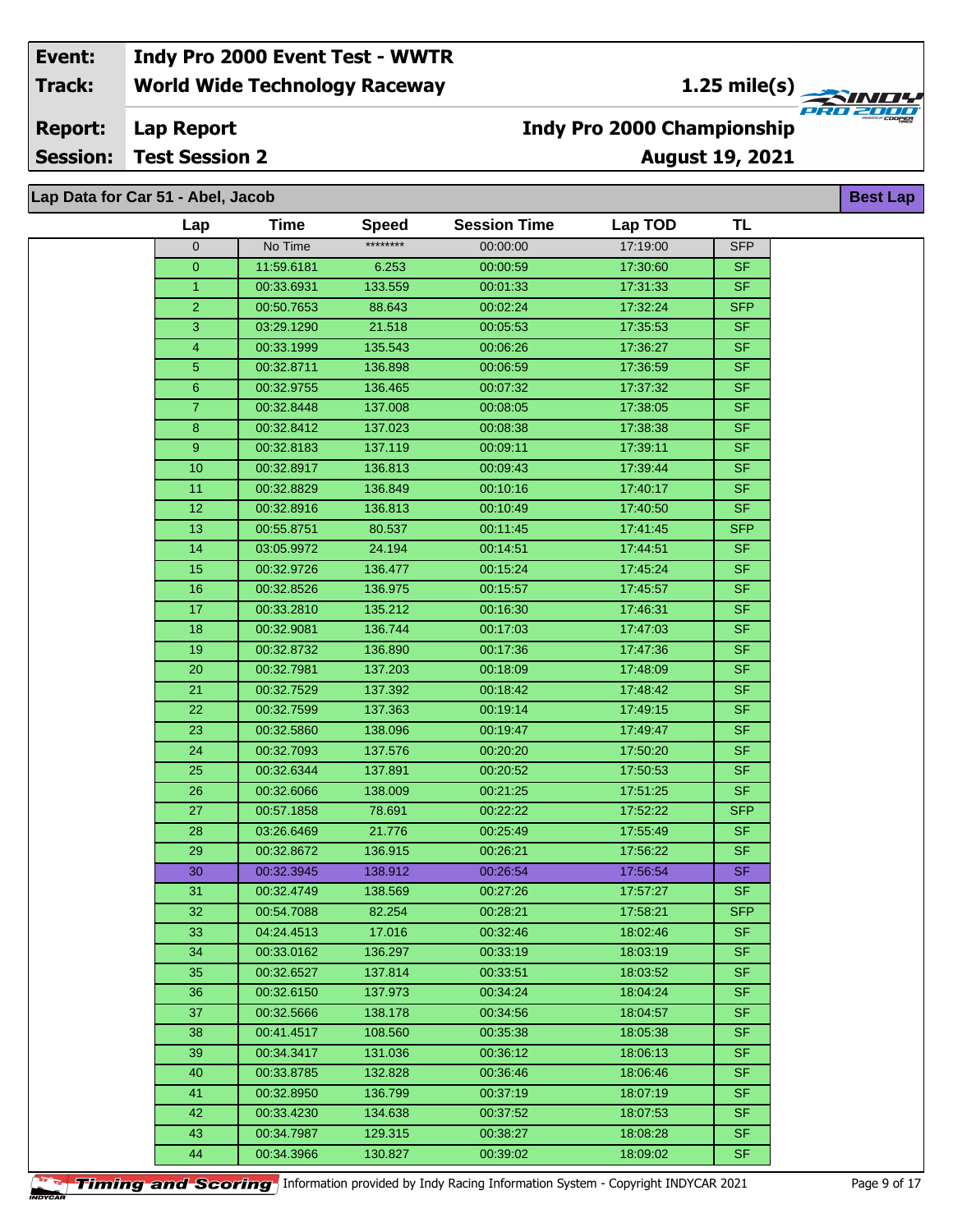| Event:         | Indy Pro 2000 Event Test - WWTR      |                                   |                                     |
|----------------|--------------------------------------|-----------------------------------|-------------------------------------|
| Track:         | <b>World Wide Technology Raceway</b> |                                   |                                     |
| <b>Report:</b> | Lap Report                           | <b>Indy Pro 2000 Championship</b> | PRO 2000<br><i>musumo ir COOPER</i> |
|                | <b>Session: Test Session 2</b>       | <b>August 19, 2021</b>            |                                     |
|                |                                      |                                   |                                     |

**Lap Data for Car 51 - Abel, Jacob**

| Lap Data for Car 51 - Abel, Jacob<br><b>Best Lap</b> |     |            |              |                     |          |           |  |  |
|------------------------------------------------------|-----|------------|--------------|---------------------|----------|-----------|--|--|
|                                                      | ∟ap | Time       | <b>Speed</b> | <b>Session Time</b> | Lap TOD  | <b>TL</b> |  |  |
|                                                      | 45  | 00:33.3688 | 134.857      | 00:39:35            | 18:09:35 | <b>SF</b> |  |  |
|                                                      | 46  | 00:32.7031 | 137.602      | 00:40:08            | 18:10:08 | <b>SF</b> |  |  |
|                                                      |     |            |              |                     |          |           |  |  |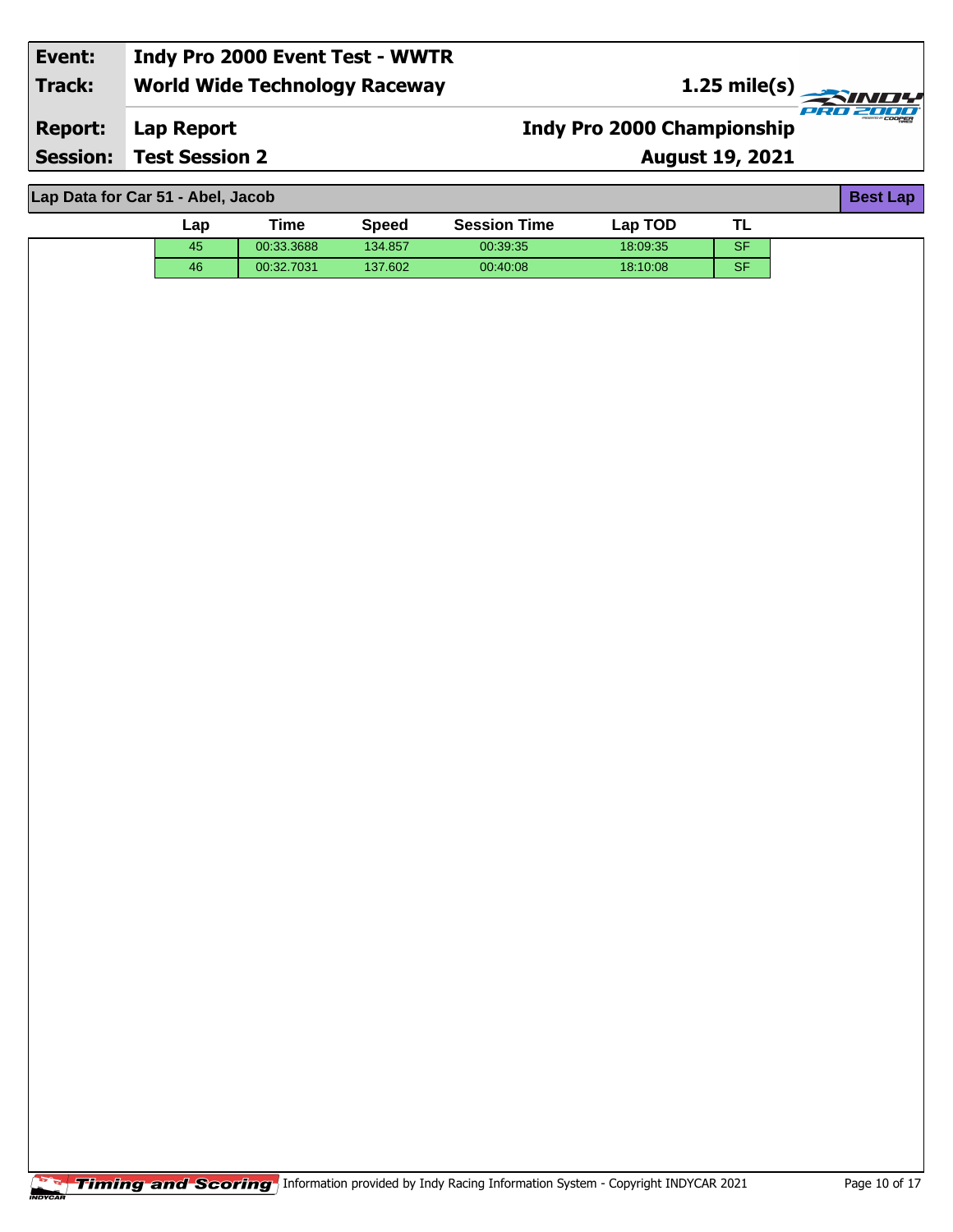**1.25 mile(s)**<br>
FRU 2000

**Lap Report Report:**

**Session: Test Session 2**

## **Indy Pro 2000 Championship**

**August 19, 2021**

| Lap Data for Car 55 - Gold, Reece (R) |             |              |                     |          |            |  |  |
|---------------------------------------|-------------|--------------|---------------------|----------|------------|--|--|
| Lap                                   | <b>Time</b> | <b>Speed</b> | <b>Session Time</b> | Lap TOD  | <b>TL</b>  |  |  |
| 0                                     | No Time     | ********     | 00:00:00            | 17:18:56 | <b>SFP</b> |  |  |
| $\overline{0}$                        | 11:47.8541  | 6.357        | 00:00:44            | 17:30:44 | <b>SF</b>  |  |  |
| $\mathbf{1}$                          | 00:33.9876  | 132.401      | 00:01:18            | 17:31:18 | <b>SF</b>  |  |  |
| $\overline{2}$                        | 00:33.0332  | 136.227      | 00:01:51            | 17:31:51 | <b>SF</b>  |  |  |
| 3                                     | 00:33.0750  | 136.054      | 00:02:24            | 17:32:24 | <b>SF</b>  |  |  |
| 4                                     | 00:32.8638  | 136.929      | 00:02:57            | 17:32:57 | <b>SF</b>  |  |  |
| 5 <sup>5</sup>                        | 00:32.8417  | 137.021      | 00:03:29            | 17:33:30 | <b>SF</b>  |  |  |
| $6\phantom{.}$                        | 00:33.0960  | 135.968      | 00:04:03            | 17:34:03 | <b>SF</b>  |  |  |
| $\mathbf{7}$                          | 00:32.8232  | 137.098      | 00:04:35            | 17:34:36 | <b>SF</b>  |  |  |
| 8                                     | 00:34.3005  | 131.193      | 00:05:10            | 17:35:10 | <b>SF</b>  |  |  |
| 9                                     | 00:34.3308  | 131.078      | 00:05:44            | 17.35.44 | <b>SF</b>  |  |  |
| 10                                    | 00:33.7610  | 133.290      | 00:06:18            | 17:36:18 | <b>SF</b>  |  |  |
| 11                                    | 00:51.0033  | 88.230       | 00:07:09            | 17:37:09 | <b>SFP</b> |  |  |
| 12                                    | 06:48.1804  | 11.025       | 00:13:57            | 17:43:57 | <b>SF</b>  |  |  |
| 13                                    | 00:32.9860  | 136.422      | 00:14:30            | 17:44:30 | <b>SF</b>  |  |  |
| 14                                    | 00:32.8065  | 137.168      | 00:15:03            | 17:45:03 | <b>SF</b>  |  |  |
| 15                                    | 00:32.6520  | 137.817      | 00:15:35            | 17:45:36 | <b>SF</b>  |  |  |
| 16                                    | 00:32.7292  | 137.492      | 00:16:08            | 17:46:09 | <b>SF</b>  |  |  |
| 17 <sub>2</sub>                       | 00:32.4951  | 138.482      | 00:16:41            | 17:46:41 | <b>SF</b>  |  |  |
| 18                                    | 00:32.4394  | 138.720      | 00:17:13            | 17:47:13 | <b>SF</b>  |  |  |
| 19                                    | 00:32.6916  | 137.650      | 00:17:46            | 17:47:46 | <b>SF</b>  |  |  |
| 20                                    | 00:32.9623  | 136.520      | 00:18:19            | 17:48:19 | <b>SF</b>  |  |  |
| 21                                    | 00:50.6540  | 88.838       | 00:19:09            | 17:49:10 | <b>SFP</b> |  |  |
| 22                                    | 04:02.4956  | 18.557       | 00:23:12            | 17:53:12 | <b>SF</b>  |  |  |
| 23                                    | 00:33.3426  | 134.962      | 00:23:45            | 17:53:46 | <b>SF</b>  |  |  |
| 24                                    | 00:33.4638  | 134.474      | 00:24:19            | 17:54:19 | <b>SF</b>  |  |  |
| 25                                    | 00:33.7012  | 133.526      | 00:24:52            | 17:54:53 | <b>SF</b>  |  |  |
| 26                                    | 00:32.8886  | 136.826      | 00:25:25            | 17:55:26 | <b>SF</b>  |  |  |
| 27                                    | 00:32.7668  | 137.334      | 00:25:58            | 17:55:58 | <b>SF</b>  |  |  |
| 28                                    | 00:32.5921  | 138.070      | 00:26:31            | 17:56:31 | <b>SF</b>  |  |  |
| 29                                    | 00:32.5781  | 138.130      | 00:27:03            | 17:57:04 | <b>SF</b>  |  |  |
| 30                                    | 00:32.5273  | 138.345      | 00:27:36            | 17:57:36 | <b>SF</b>  |  |  |
| 31                                    | 00:51.4728  | 87.425       | 00:28:27            | 17:58:28 | <b>SFP</b> |  |  |
| 32                                    | 06:17.2706  | 11.928       | 00:34:44            | 18:04:45 | <b>SF</b>  |  |  |
| 33                                    | 00:34.4729  | 130.537      | 00:35:19            | 18:05:19 | <b>SF</b>  |  |  |
| 34                                    | 00:32.7091  | 137.576      | 00:35:52            | 18:05:52 | <b>SF</b>  |  |  |
| 35                                    | 00:32.3863  | 138.948      | 00:36:24            | 18:06:24 | <b>SF</b>  |  |  |
| 36                                    | 00:32.3392  | 139.150      | 00:36:56            | 18:06:57 | <b>SF</b>  |  |  |
| 37                                    | 00:32.5272  | 138.346      | 00:37:29            | 18:07:29 | <b>SF</b>  |  |  |
| 38                                    | 00:49.4837  | 90.939       | 00:38:18            | 18:08:19 | <b>SFP</b> |  |  |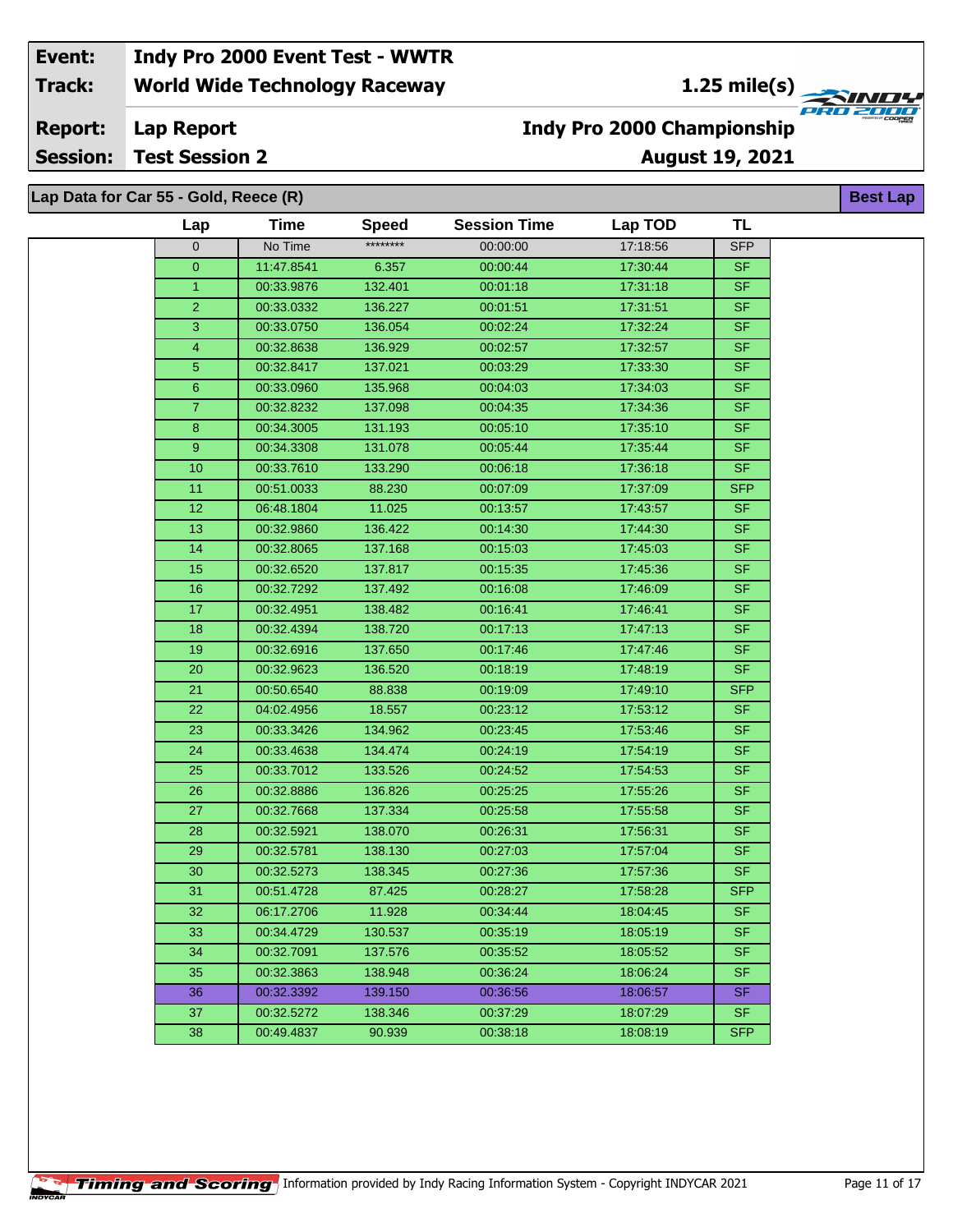**1.25 mile(s)**<br>
FRU 2004

#### **Lap Report Report:**

**Session: Test Session 2**

## **August 19, 2021 Indy Pro 2000 Championship**

**Best Lap**

**Lap Data for Car 7 - Enders, Kory**

| Lap              | <b>Time</b> | <b>Speed</b> | <b>Session Time</b> | Lap TOD  | <b>TL</b>                |  |
|------------------|-------------|--------------|---------------------|----------|--------------------------|--|
| $\overline{0}$   | No Time     | ********     | 00:00:00            | 17:18:55 | <b>SFP</b>               |  |
| $\mathbf 0$      | 12:19.6939  | 6.084        | 00:01:14            | 17:31:14 | <b>SF</b>                |  |
| $\mathbf{1}$     | 00:57.2226  | 78.640       | 00:02:11            | 17:32:12 | <b>SFP</b>               |  |
| $\overline{2}$   | 01:13.6033  | 61.139       | 00:03:25            | 17:33:25 | <b>SF</b>                |  |
| $\overline{3}$   | 00:35.8201  | 125.628      | 00:04:01            | 17:34:01 | $\overline{\mathsf{SF}}$ |  |
| $\overline{4}$   | 00:34.3934  | 130.839      | 00:04:35            | 17:34:35 | <b>SF</b>                |  |
| 5                | 00:34.1834  | 131.643      | 00:05:09            | 17:35:10 | S <sub>F</sub>           |  |
| 6                | 00:33.6606  | 133.687      | 00:05:43            | 17:35:43 | <b>SF</b>                |  |
| $\overline{7}$   | 00:33.3608  | 134.889      | 00:06:16            | 17:36:17 | <b>SF</b>                |  |
| $\boldsymbol{8}$ | 00:33.4472  | 134.540      | 00:06:50            | 17:36:50 | <b>SF</b>                |  |
| $\boldsymbol{9}$ | 00:33.4478  | 134.538      | 00:07:23            | 17:37:24 | <b>SF</b>                |  |
| 10               | 00:33.3678  | 134.861      | 00:07:57            | 17:37:57 | <b>SF</b>                |  |
| 11               | 00:33.3267  | 135.027      | 00:08:30            | 17:38:30 | S <sub>F</sub>           |  |
| 12               | 00:33.3701  | 134.851      | 00:09:03            | 17:39:04 | <b>SF</b>                |  |
| 13               | 00:33.2378  | 135.388      | 00:09:37            | 17:39:37 | <b>SF</b>                |  |
| 14               | 00:33.1541  | 135.730      | 00:10:10            | 17:40:10 | <b>SF</b>                |  |
| 15               | 00:33.2078  | 135.510      | 00:10:43            | 17:40:43 | <b>SF</b>                |  |
| 16               | 00:33.3101  | 135.094      | 00:11:16            | 17:41:17 | <b>SF</b>                |  |
| $\overline{17}$  | 00:33.3828  | 134.800      | 00:11:50            | 17:41:50 | SF                       |  |
| 18               | 00:33.0562  | 136.132      | 00:12:23            | 17:42:23 | <b>SF</b>                |  |
| 19               | 00:54.7203  | 82.236       | 00:13:17            | 17:43:18 | <b>SFP</b>               |  |
| $20\,$           | 03:28.1672  | 21.617       | 00:16:46            | 17:46:46 | <b>SF</b>                |  |
| 21               | 00:34.5420  | 130.276      | 00:17:20            | 17:47:20 | <b>SF</b>                |  |
| 22               | 00:33.1747  | 135.646      | 00:17:53            | 17:47:54 | <b>SF</b>                |  |
| 23               | 00:33.0524  | 136.147      | 00:18:26            | 17:48:27 | <b>SF</b>                |  |
| 24               | 00:32.9673  | 136.499      | 00:18:59            | 17:48:60 | $\overline{\mathsf{SF}}$ |  |
| 25               | 00:33.0263  | 136.255      | 00:19:32            | 17:49:33 | S <sub>F</sub>           |  |
| 26               | 00:57.7415  | 77.934       | 00:20:30            | 17:50:30 | <b>SFP</b>               |  |
| 27               | 05:47.7898  | 12.939       | 00:26:18            | 17:56:18 | <b>SF</b>                |  |
| $\overline{28}$  | 00:33.5222  | 134.239      | 00:26:51            | 17:56:52 | <b>SF</b>                |  |
| 29               | 00:32.8211  | 137.107      | 00:27:24            | 17:57:24 | <b>SF</b>                |  |
| 30               | 00:33.2061  | 135.517      | 00:27:57            | 17:57:58 | S <sub>F</sub>           |  |
| 31               | 00:33.0653  | 136.094      | 00:28:30            | 17:58:31 | SF                       |  |
| 32               | 00:33.0696  | 136.077      | 00:29:03            | 17:59:04 | <b>SF</b>                |  |
| 33               | 00:33.0725  | 136.065      | 00:29:37            | 17:59:37 | <b>SF</b>                |  |
| 34               | 00:32.7105  | 137.571      | 00:30:09            | 18:00:10 | <b>SF</b>                |  |
| 35               | 00:32.7958  | 137.213      | 00:30:42            | 18:00:42 | <b>SF</b>                |  |
| 36               | 00:32.7720  | 137.312      | 00:31:15            | 18:01:15 | <b>SF</b>                |  |
| 37               | 00:54.6095  | 82.403       | 00:32:09            | 18:02:10 | <b>SFP</b>               |  |
| 38               | 03:51.7902  | 19.414       | 00:36:01            | 18:06:02 | <b>SF</b>                |  |
| 39               | 00:32.9029  | 136.766      | 00:36:34            | 18:06:34 | <b>SF</b>                |  |
| 40               | 00:32.8107  | 137.150      | 00:37:07            | 18:07:07 | <b>SF</b>                |  |
| 41               | 00:32.6306  | 137.907      | 00:37:40            | 18:07:40 | <b>SF</b>                |  |
| 42               | 00:32.8705  | 136.901      | 00:38:12            | 18:08:13 | <b>SF</b>                |  |
| 43               | 00:33.1671  | 135.677      | 00:38:46            | 18:08:46 | <b>SF</b>                |  |
| 44               | 00:33.9574  | 132.519      | 00:39:20            | 18:09:20 | <b>SF</b>                |  |

**Timing and Scoring** Information provided by Indy Racing Information System - Copyright INDYCAR 2021 Page 12 of 17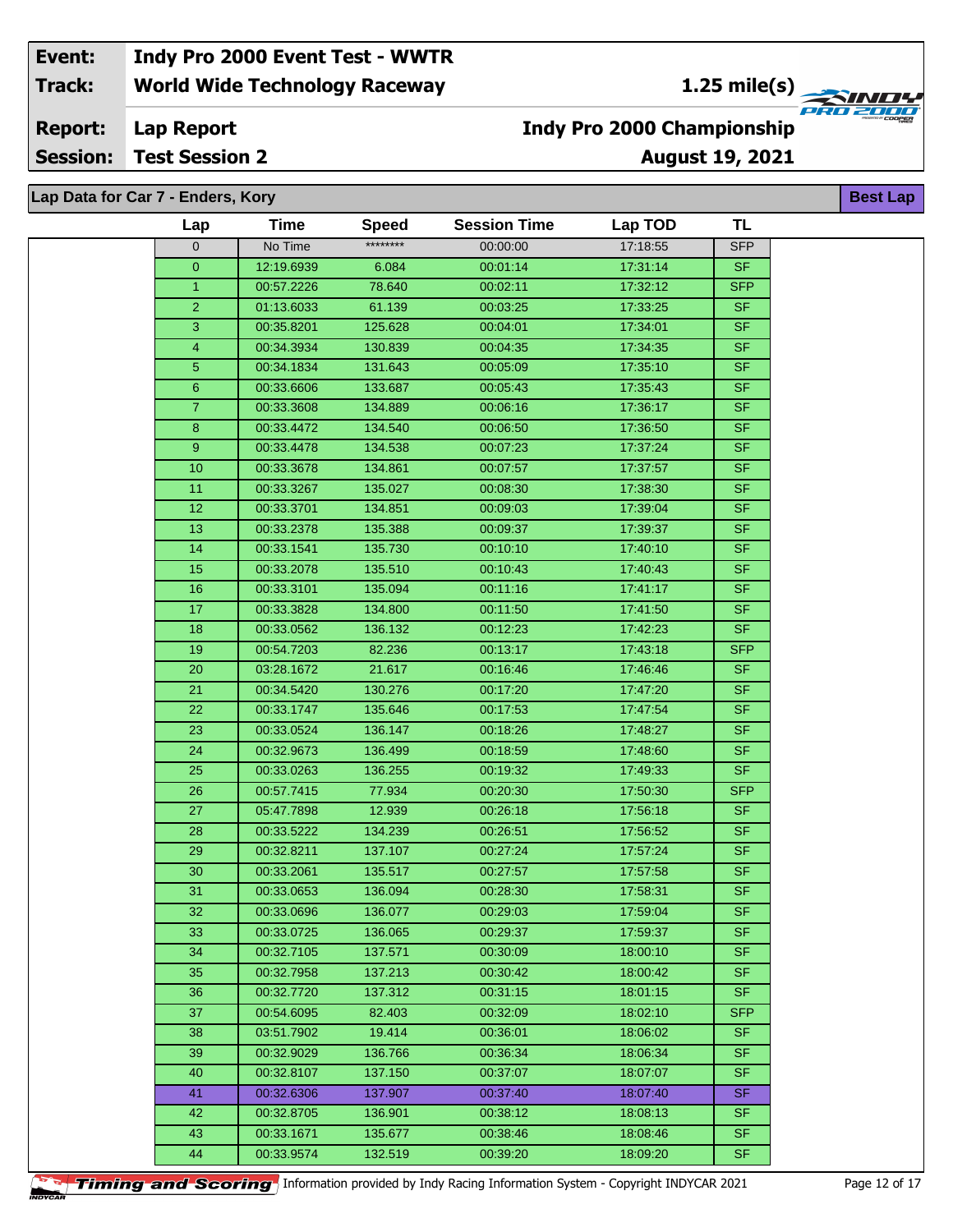| Event:         | Indy Pro 2000 Event Test - WWTR      |                                   |                           |
|----------------|--------------------------------------|-----------------------------------|---------------------------|
| Track:         | <b>World Wide Technology Raceway</b> | 1.25 mile(s)                      |                           |
| <b>Report:</b> | Lap Report                           | <b>Indy Pro 2000 Championship</b> | <b>MESERIES OF COOPER</b> |
|                | <b>Session: Test Session 2</b>       | <b>August 19, 2021</b>            |                           |
|                |                                      |                                   |                           |
|                | Lap Data for Car 7 - Enders, Kory    |                                   | <b>Best Lap</b>           |

|  | Lap | Time       | Speed  | <b>Session Time</b> | $Lap$ TOD | . . |  |  |
|--|-----|------------|--------|---------------------|-----------|-----|--|--|
|  | 45  | 00:57.3717 | 78.436 | 00:40:17            | 18:10:17  | SFP |  |  |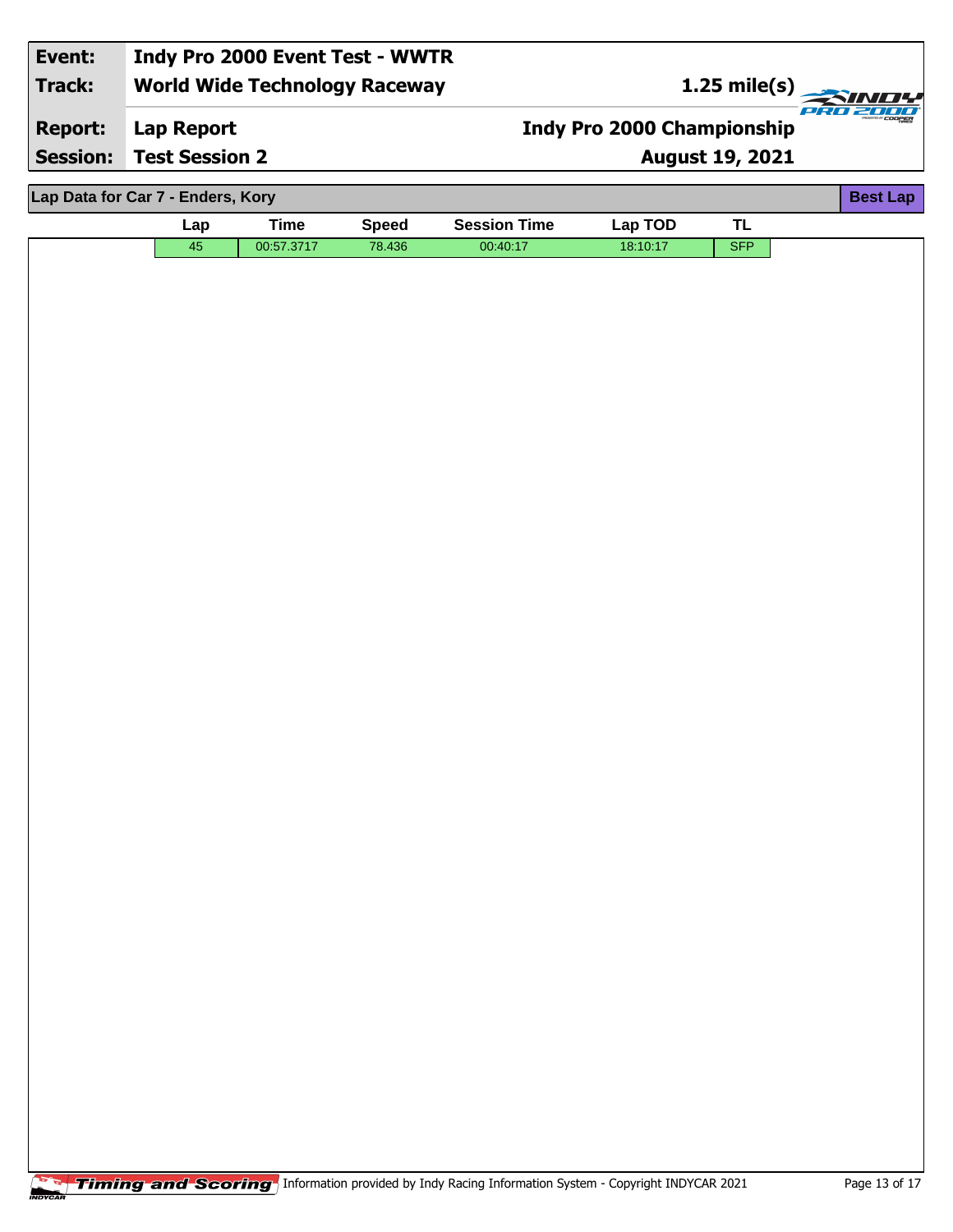**1.25 mile(s)**<br>
FRU 2000

**Lap Report Report:**

**Session: Test Session 2**

## **August 19, 2021 Indy Pro 2000 Championship**

| Lap Data for Car 8 - Siegel, Nolan (R) |                 |             |              |                     |          |            | <b>Best Lap</b> |
|----------------------------------------|-----------------|-------------|--------------|---------------------|----------|------------|-----------------|
|                                        | Lap             | <b>Time</b> | <b>Speed</b> | <b>Session Time</b> | Lap TOD  | <b>TL</b>  |                 |
|                                        | 0               | No Time     | ********     | 00:00:00            | 17:18:56 | <b>SFP</b> |                 |
|                                        | $\overline{0}$  | 11:57.5360  | 6.271        | 00:00:53            | 17:30:54 | <b>SF</b>  |                 |
|                                        | $\mathbf{1}$    | 00:33.5412  | 134.163      | 00:01:27            | 17:31:27 | <b>SF</b>  |                 |
|                                        | $\overline{2}$  | 00:33.4936  | 134.354      | 00:02:00            | 17:32:01 | <b>SF</b>  |                 |
|                                        | 3               | 00:33.1873  | 135.594      | 00:02:34            | 17:32:34 | <b>SF</b>  |                 |
|                                        | 4               | 00:38.0471  | 118.274      | 00:03:12            | 17:33:12 | <b>SF</b>  |                 |
|                                        | 5               | 00:32.8960  | 136.795      | 00:03:45            | 17:33:45 | <b>SF</b>  |                 |
|                                        | $6\overline{6}$ | 00:32.8669  | 136.916      | 00:04:17            | 17:34:18 | <b>SF</b>  |                 |
|                                        | $\overline{7}$  | 00:32.8546  | 136.967      | 00:04:50            | 17:34:51 | <b>SF</b>  |                 |
|                                        | 8               | 00:32.9756  | 136.465      | 00:05:23            | 17:35:24 | <b>SF</b>  |                 |
|                                        | 9               | 00:33.0466  | 136.171      | 00:05:56            | 17:35:57 | <b>SF</b>  |                 |
|                                        | 10              | 00:33.0437  | 136.183      | 00:06:29            | 17:36:30 | <b>SF</b>  |                 |
|                                        | 11              | 00:32.9312  | 136.649      | 00:07:02            | 17:37:03 | <b>SF</b>  |                 |
|                                        | 12              | 00:32.9581  | 136.537      | 00:07:35            | 17:37:36 | <b>SF</b>  |                 |
|                                        | 13              | 00:32.9026  | 136.767      | 00:08:08            | 17:38:08 | <b>SF</b>  |                 |
|                                        | 14              | 00:32.9111  | 136.732      | 00:08:41            | 17:38:41 | <b>SF</b>  |                 |
|                                        | 15              | 00:32.8967  | 136.792      | 00:09:14            | 17:39:14 | <b>SF</b>  |                 |
|                                        | 16              | 00:32.9367  | 136.626      | 00:09:47            | 17:39:47 | <b>SF</b>  |                 |
|                                        | 17              | 00:32.9483  | 136.578      | 00:10:20            | 17:40:20 | SF         |                 |
|                                        | 18              | 00:33.0217  | 136.274      | 00:10:53            | 17:40:53 | <b>SF</b>  |                 |
|                                        | 19              | 00:32.9602  | 136.528      | 00:11:26            | 17:41:26 | <b>SF</b>  |                 |
|                                        | 20              | 00:33.0398  | 136.199      | 00:11:59            | 17:41:59 | <b>SF</b>  |                 |
|                                        | 21              | 00:33.0034  | 136.350      | 00:12:32            | 17:42:32 | <b>SF</b>  |                 |
|                                        | 22              | 00:52.1787  | 86.242       | 00:13:24            | 17:43:24 | <b>SFP</b> |                 |
|                                        | 23              | 02:36.3337  | 28.785       | 00:16:00            | 17:46:01 | <b>SF</b>  |                 |
|                                        | 24              | 00:32.9053  | 136.756      | 00:16:33            | 17:46:34 | <b>SF</b>  |                 |
|                                        | 25              | 00:32.7218  | 137.523      | 00:17:06            | 17:47:06 | <b>SF</b>  |                 |
|                                        | 26              | 00:32.6922  | 137.648      | 00:17:39            | 17:47:39 | <b>SF</b>  |                 |
|                                        | 27              | 00:49.5562  | 90.806       | 00:18:28            | 17:48:29 | <b>SFP</b> |                 |
|                                        | 28              | 02:07.8944  | 35.185       | 00:20:36            | 17:50:36 | <b>SF</b>  |                 |
|                                        | 29              | 00:32.7992  | 137.198      | 00:21:09            | 17:51:09 | <b>SF</b>  |                 |
|                                        | 30              | 00:32.5872  | 138.091      | 00:21:41            | 17:51:42 | <b>SF</b>  |                 |
|                                        | 31              | 00:32.7266  | 137.503      | 00:22:14            | 17:52:15 | <b>SF</b>  |                 |
|                                        | 32              | 00:50.3062  | 89.452       | 00:23:04            | 17:53:05 | <b>SFP</b> |                 |
|                                        | 33              | 01:36.3943  | 46.683       | 00:24:41            | 17:54:41 | <b>SF</b>  |                 |
|                                        | 34              | 00:32.6480  | 137.834      | 00:25:14            | 17:55:14 | SF.        |                 |
|                                        | 35              | 00:32.5349  | 138.313      | 00:25:46            | 17:55:46 | <b>SF</b>  |                 |
|                                        | 36              | 00:32.7097  | 137.574      | 00:26:19            | 17:56:19 | <b>SF</b>  |                 |
|                                        | 37              | 00:33.0765  | 136.048      | 00:26:52            | 17:56:52 | SF.        |                 |
|                                        | 38              | 00:32.9288  | 136.658      | 00:27:25            | 17:57:25 | SF.        |                 |
|                                        | 39              | 00:51.0288  | 88.185       | 00:28:16            | 17:58:16 | <b>SFP</b> |                 |
|                                        | 40              | 02:36.4350  | 28.766       | 00:30:52            | 18:00:53 | <b>SF</b>  |                 |
|                                        | 41              | 00:32.6343  | 137.892      | 00:31:25            | 18:01:25 | SF.        |                 |
|                                        | 42              | 00:32.5095  | 138.421      | 00:31:57            | 18:01:58 | <b>SF</b>  |                 |
|                                        | 43              | 00:32.4846  | 138.527      | 00:32:30            | 18:02:30 | <b>SF</b>  |                 |
|                                        | 44              | 00:32.4735  | 138.575      | 00:33:02            | 18:03:03 | SF.        |                 |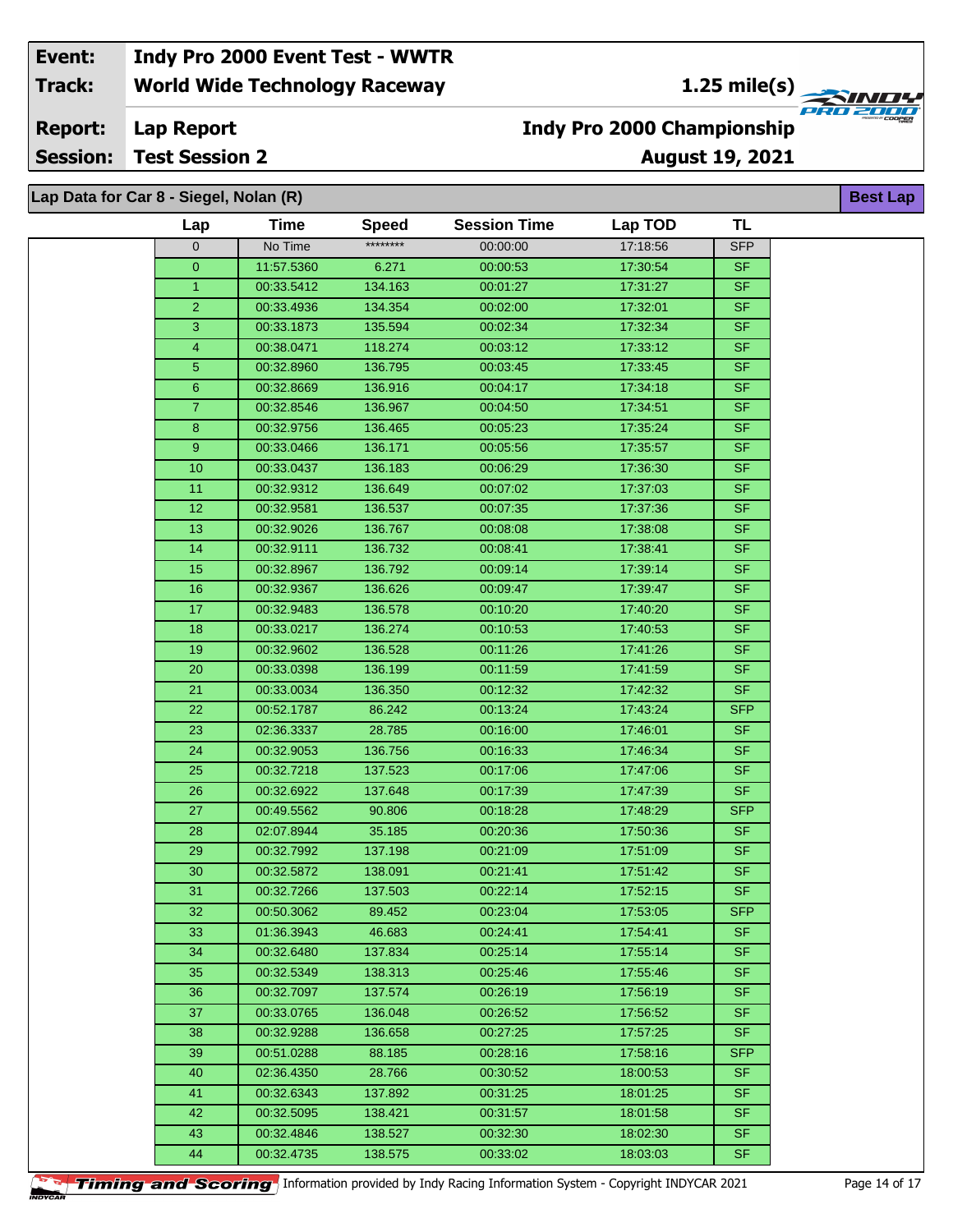#### **World Wide Technology Raceway Lap Report August 19, 2021 Event: Indy Pro 2000 Event Test - WWTR Track: Report: Session: Test Session 2 Indy Pro 2000 Championship 1.25 mile(s)**<br>
FRO 2004

## **Lap Data for Car 8 - Siegel, Nolan (R)**

| Lap             | Time       | <b>Speed</b> | <b>Session Time</b> | Lap TOD  | TL         |
|-----------------|------------|--------------|---------------------|----------|------------|
| 45              | 00:32.4556 | 138.651      | 00:33:35            | 18:03:35 | <b>SF</b>  |
| 46              | 00:32.6092 | 137.998      | 00:34:07            | 18:04:08 | <b>SF</b>  |
| 47              | 00:53.5594 | 84.019       | 00:35:01            | 18:05:01 | <b>SFP</b> |
| 48              | 02:12.6324 | 33.928       | 00:37:14            | 18:07:14 | <b>SF</b>  |
| 49              | 00:32.5408 | 138.288      | 00:37:46            | 18.07.47 | <b>SF</b>  |
| 50              | 00:32.3753 | 138.995      | 00:38:19            | 18:08:19 | <b>SF</b>  |
| 51              | 00:32.3762 | 138.991      | 00:38:51            | 18:08:51 | SF.        |
| 52 <sub>2</sub> | 00:32.3595 | 139.063      | 00:39:23            | 18:09:24 | <b>SF</b>  |
| 53              | 00:54.3118 | 82.855       | 00:40:18            | 18:10:18 | <b>SFP</b> |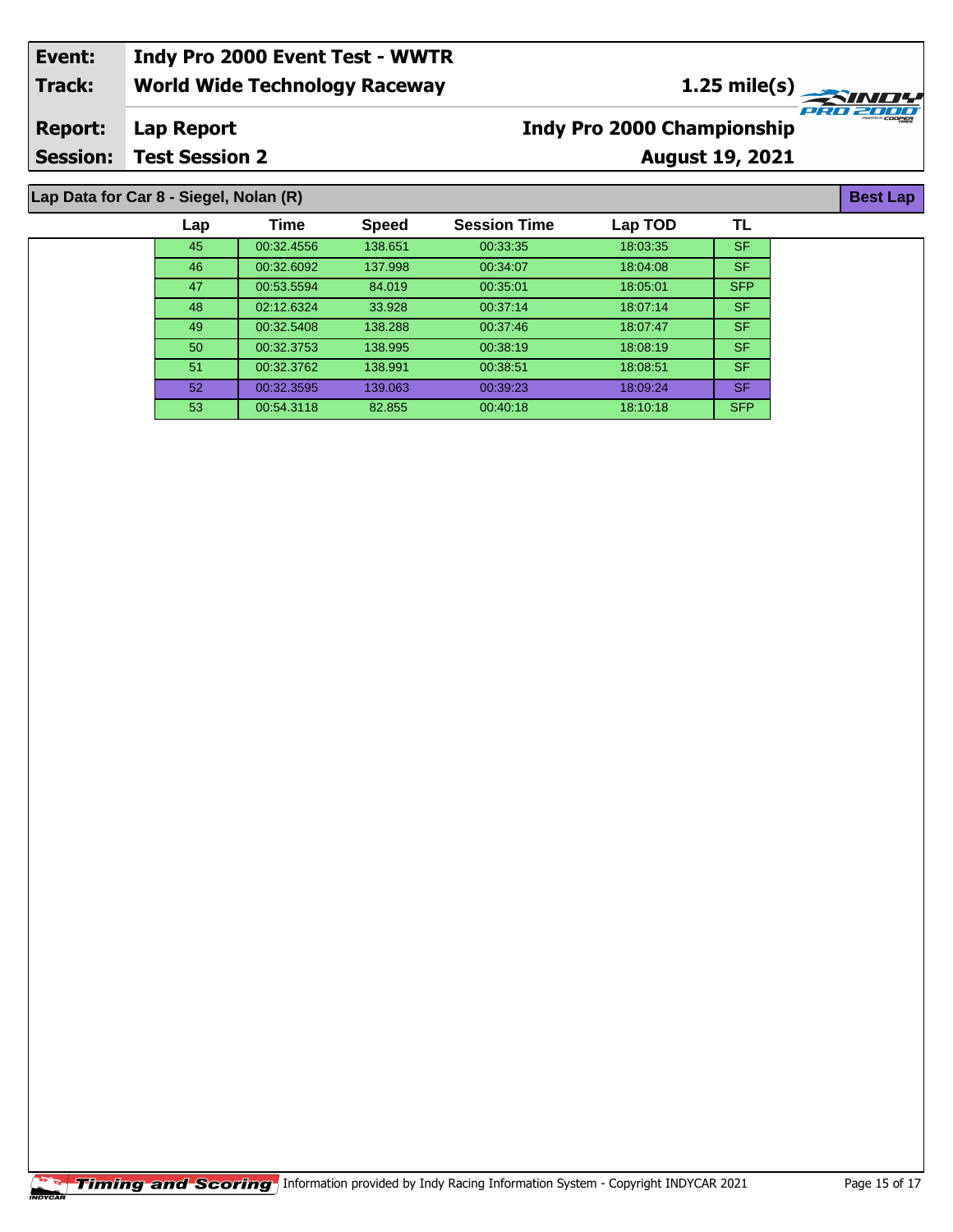**1.25 mile(s)**<br>
FRO 2004

#### **Lap Report Report:**

**Session: Test Session 2**

## **August 19, 2021 Indy Pro 2000 Championship**

| Lap Data for Car 91 - Eves, Braden |                |             |              |                     |          |            | <b>Best Lap</b> |
|------------------------------------|----------------|-------------|--------------|---------------------|----------|------------|-----------------|
|                                    | Lap            | <b>Time</b> | <b>Speed</b> | <b>Session Time</b> | Lap TOD  | <b>TL</b>  |                 |
|                                    | 0              | No Time     | ********     | 00:00:00            | 17:18:52 | <b>SFP</b> |                 |
|                                    | $\overline{0}$ | 11:48.8048  | 6.349        | 00:00:40            | 17:30:40 | <b>SF</b>  |                 |
|                                    | $\mathbf{1}$   | 00:33.8060  | 133.112      | 00:01:14            | 17:31:14 | <b>SF</b>  |                 |
|                                    | $\overline{2}$ | 00:33.1648  | 135.686      | 00:01:47            | 17:31:47 | <b>SF</b>  |                 |
|                                    | 3              | 00:33.0738  | 136.059      | 00:02:20            | 17:32:20 | <b>SF</b>  |                 |
|                                    | $\overline{4}$ | 00:32.9027  | 136.767      | 00:02:53            | 17:32:53 | <b>SF</b>  |                 |
|                                    | 5              | 00:32.8957  | 136.796      | 00:03:26            | 17:33:26 | <b>SF</b>  |                 |
|                                    | $6\phantom{.}$ | 00:33.5174  | 134.259      | 00:03:59            | 17:33:60 | <b>SF</b>  |                 |
|                                    | $\overline{7}$ | 00:32.7855  | 137.256      | 00:04:32            | 17:34:33 | <b>SF</b>  |                 |
|                                    | 8              | 00:32.5555  | 138.225      | 00:05:05            | 17:35:05 | <b>SF</b>  |                 |
|                                    | 9              | 00:33.0377  | 136.208      | 00:05:38            | 17:35:38 | <b>SF</b>  |                 |
|                                    | 10             | 00:32.7486  | 137.410      | 00:06:11            | 17:36:11 | <b>SF</b>  |                 |
|                                    | 11             | 00:32.7086  | 137.578      | 00:06:43            | 17:36:44 | <b>SF</b>  |                 |
|                                    | 12             | 00:32.7915  | 137.231      | 00:07:16            | 17:37:16 | <b>SF</b>  |                 |
|                                    | 13             | 00:32.7385  | 137.453      | 00:07:49            | 17:37:49 | <b>SF</b>  |                 |
|                                    | 14             | 00:32.5584  | 138.213      | 00:08:21            | 17:38:22 | <b>SF</b>  |                 |
|                                    | 15             | 00:32.6148  | 137.974      | 00:08:54            | 17:38:54 | <b>SF</b>  |                 |
|                                    | 16             | 00:32.4717  | 138.582      | 00:09:26            | 17:39:27 | <b>SF</b>  |                 |
|                                    | 17             | 00:52.8579  | 85.134       | 00:10:19            | 17:40:20 | <b>SFP</b> |                 |
|                                    | 18             | 05:31.3191  | 13.582       | 00:15:51            | 17:45:51 | <b>SF</b>  |                 |
|                                    | 19             | 00:33.2103  | 135.500      | 00:16:24            | 17:46:24 | <b>SF</b>  |                 |
|                                    | 20             | 00:32.8955  | 136.797      | 00:16:57            | 17:46:57 | <b>SF</b>  |                 |
|                                    | 21             | 00:32.7085  | 137.579      | 00:17:29            | 17:47:30 | <b>SF</b>  |                 |
|                                    | 22             | 00:32.7302  | 137.488      | 00:18:02            | 17:48:03 | <b>SF</b>  |                 |
|                                    | 23             | 00:32.5841  | 138.104      | 00:18:35            | 17:48:35 | <b>SF</b>  |                 |
|                                    | 24             | 00:32.4203  | 138.802      | 00:19:07            | 17:49:08 | SF         |                 |
|                                    | 25             | 00:32.6730  | 137.728      | 00:19:40            | 17:49:40 | <b>SF</b>  |                 |
|                                    | 26             | 00:32.5326  | 138.323      | 00:20:12            | 17:50:13 | <b>SF</b>  |                 |
|                                    | 27             | 00:32.5394  | 138.294      | 00:20:45            | 17:50:45 | <b>SF</b>  |                 |
|                                    | 28             | 00:32.6673  | 137.752      | 00:21:18            | 17:51:18 | <b>SF</b>  |                 |
|                                    | 29             | 00:32.5946  | 138.060      | 00:21:50            | 17:51:51 | <b>SF</b>  |                 |
|                                    | 30             | 00:32.6897  | 137.658      | 00:22:23            | 17:52:23 | <b>SF</b>  |                 |
|                                    | 31             | 00:32.5810  | 138.117      | 00:22:55            | 17:52:56 | SF.        |                 |
|                                    | 32             | 00:32.8202  | 137.111      | 00:23:28            | 17:53:29 | <b>SF</b>  |                 |
|                                    | 33             | 00:51.3088  | 87.704       | 00:24:20            | 17:54:20 | <b>SFP</b> |                 |
|                                    | 34             | 02:45.4424  | 27.200       | 00:27:05            | 17:57:05 | SF.        |                 |
|                                    | 35             | 00:32.4331  | 138.747      | 00:27:37            | 17:57:38 | SF.        |                 |
|                                    | 36             | 00:32.3638  | 139.044      | 00:28:10            | 17:58:10 | SF.        |                 |
|                                    | 37             | 00:32.4049  | 138.868      | 00:28:42            | 17:58:43 | <b>SF</b>  |                 |
|                                    | 38             | 00:52.0091  | 86.523       | 00:29:34            | 17:59:35 | <b>SFP</b> |                 |
|                                    | 39             | 03:30.8503  | 21.342       | 00:33:05            | 18:03:05 | SF.        |                 |
|                                    | 40             | 00:32.5389  | 138.296      | 00:33:38            | 18:03:38 | <b>SF</b>  |                 |
|                                    | 41             | 00:32.4231  | 138.790      | 00:34:10            | 18:04:10 | <b>SF</b>  |                 |
|                                    | 42             | 00:32.3599  | 139.061      | 00:34:42            | 18:04:43 | SF.        |                 |
|                                    | 43             | 00:32.4262  | 138.777      | 00:35:15            | 18:05:15 | <b>SF</b>  |                 |
|                                    | 44             | 00:32.2839  | 139.388      | 00:35:47            | 18:05:47 | SF.        |                 |